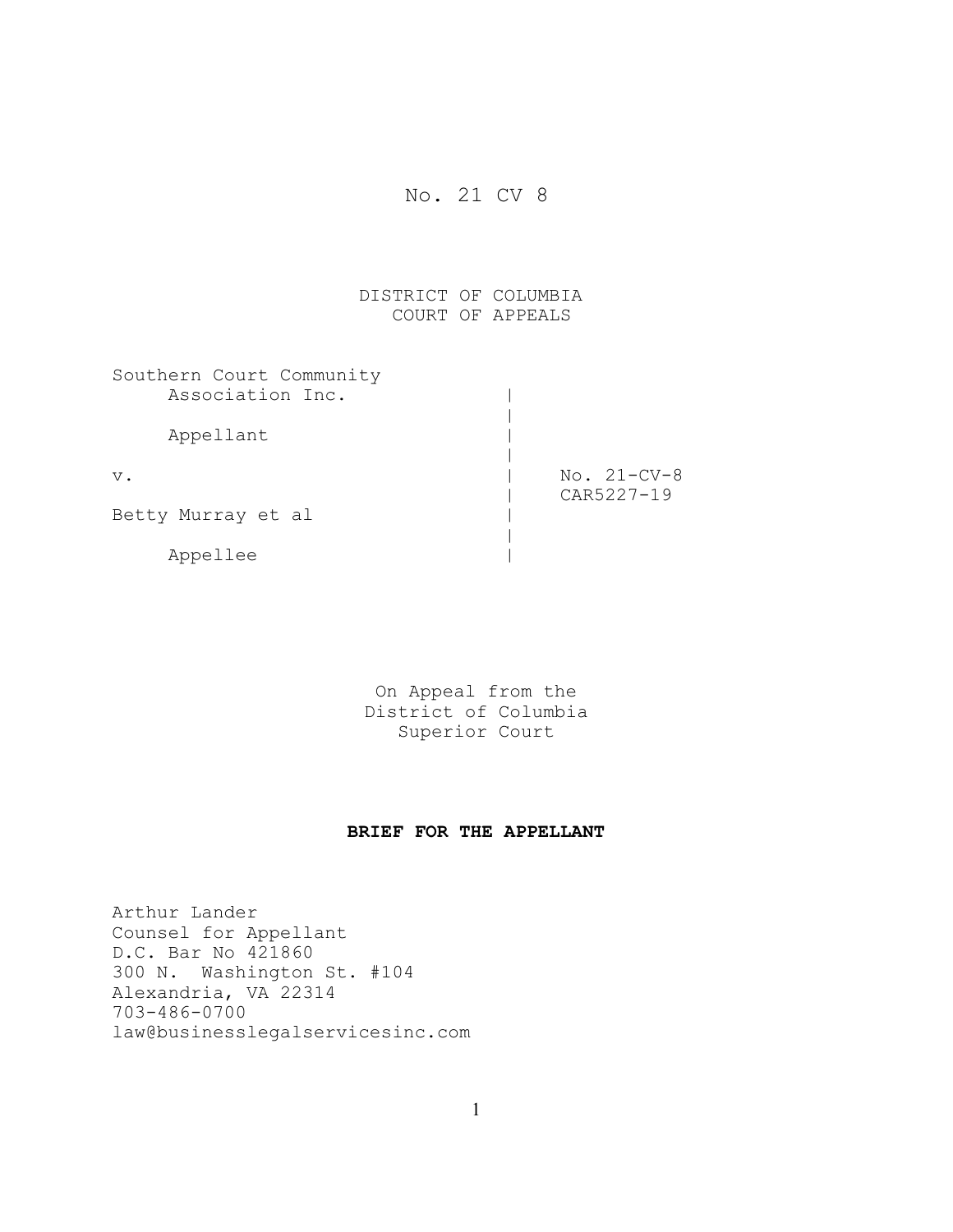# **Index**

Page No.

| List of Parties Rule $28(a)(2)$ | 3               |
|---------------------------------|-----------------|
| Disclosure Statement Rule 26.1  | $\overline{4}$  |
| Authorities Cited               | 5               |
|                                 | 6               |
| Statement of the Issues         | 6               |
| Standard of Review              | 7 <sup>1</sup>  |
| Statement of the Case           | $7\overline{ }$ |
| Statement of Facts              | 9               |
| Summary of Argument             | 10              |
|                                 | 13              |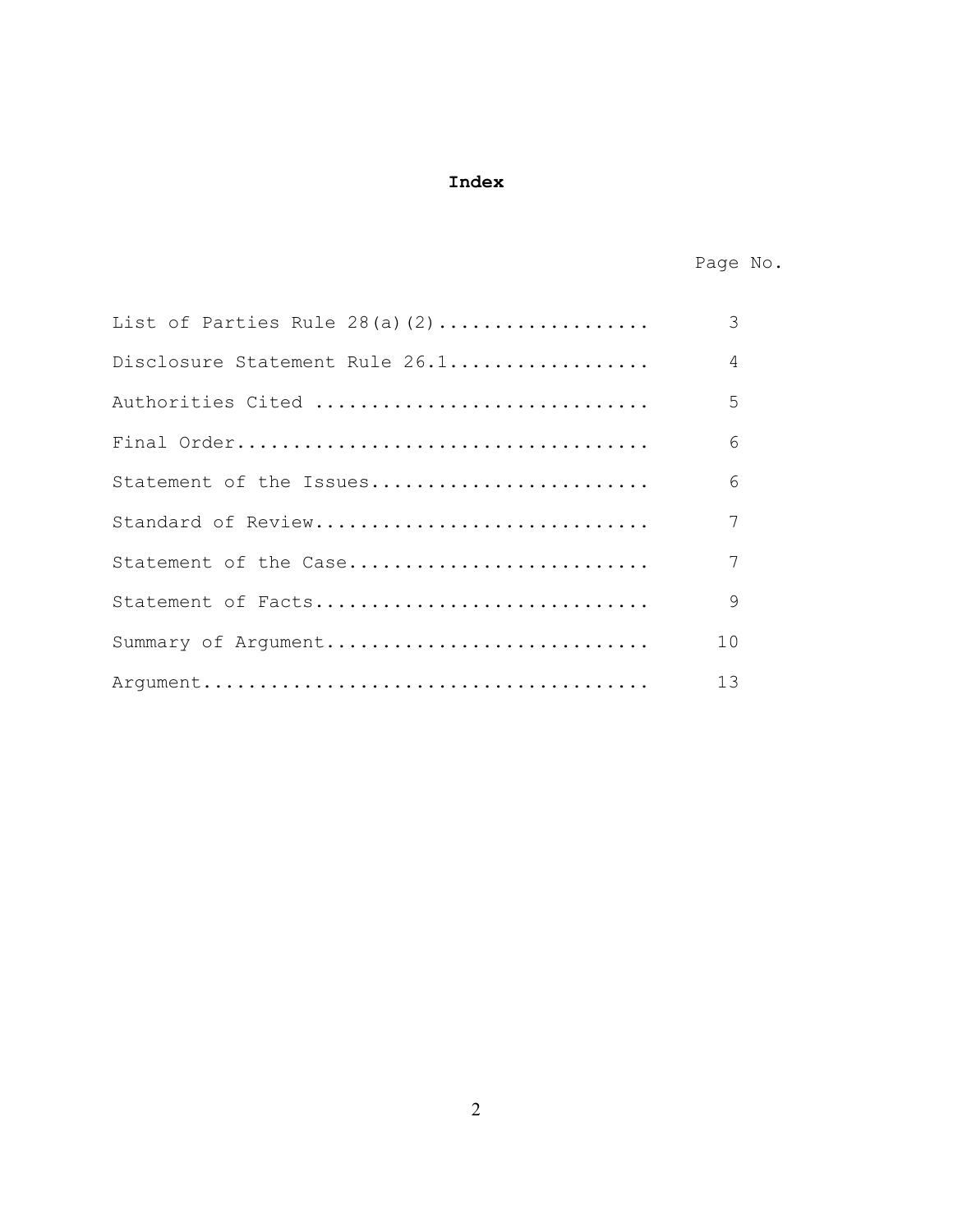## **List of Parties Rule 28(a)(2)**

Betty Murray Mark Schweitzer, Esq. Greenan & Lynch, PA counsel for Deutsche Bank National Trust Company (Trustee) HSI Asset Securitization Corporation David Fisher, Esq. Counsel for Mayor of the District of Columbia Sandee Proctor Mayor of the District of Columbia c/o Civil Litigation Division Attorney General of the District of Columbia SunTrust Bank Victor Siro SunTrust Bank Ivory Graham Corporation Service Company Caliber Home Loans, Inc. (formerly CIT Group/Consumer Finance Inc.) Mortgage Electronic Registration System, Inc. nominee for Homebridge Mortgage Bankers Corp CIT Group/Consumer Finance, Inc. Rubenstein Cogan and Quick PC, counsel for Sun Trust James Clarke and Renee Dyson Trustees for Wells Fargo Wells Fargo c/o Fabliola Montes HSI Asset Securitization Corp Deutsche Bank National Trust Co Specialized Loan Servicing LLC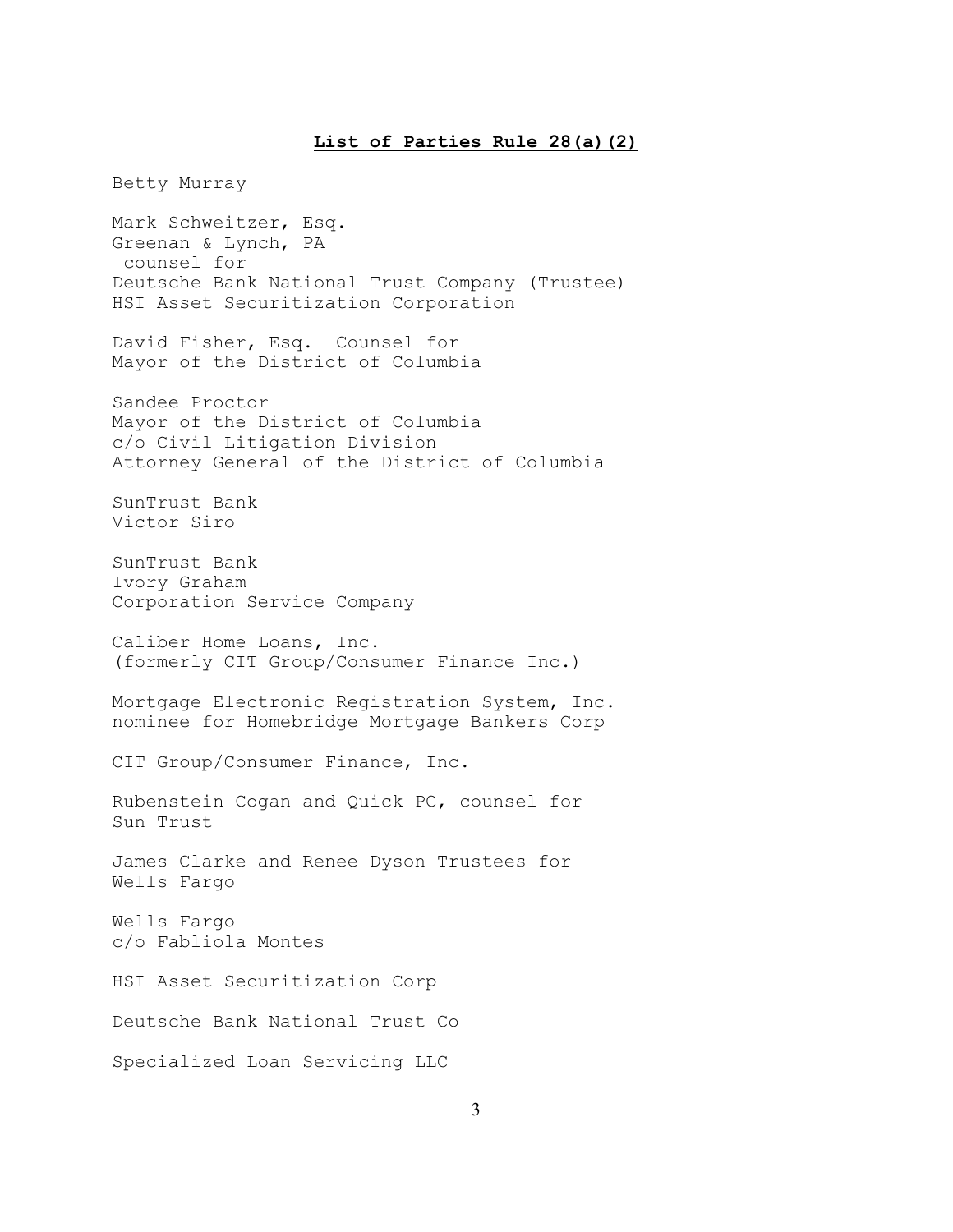# **Disclosure Statement Rule 26.1**

None required. Appellant has no parent corporation and no shareholder is a publically traded company.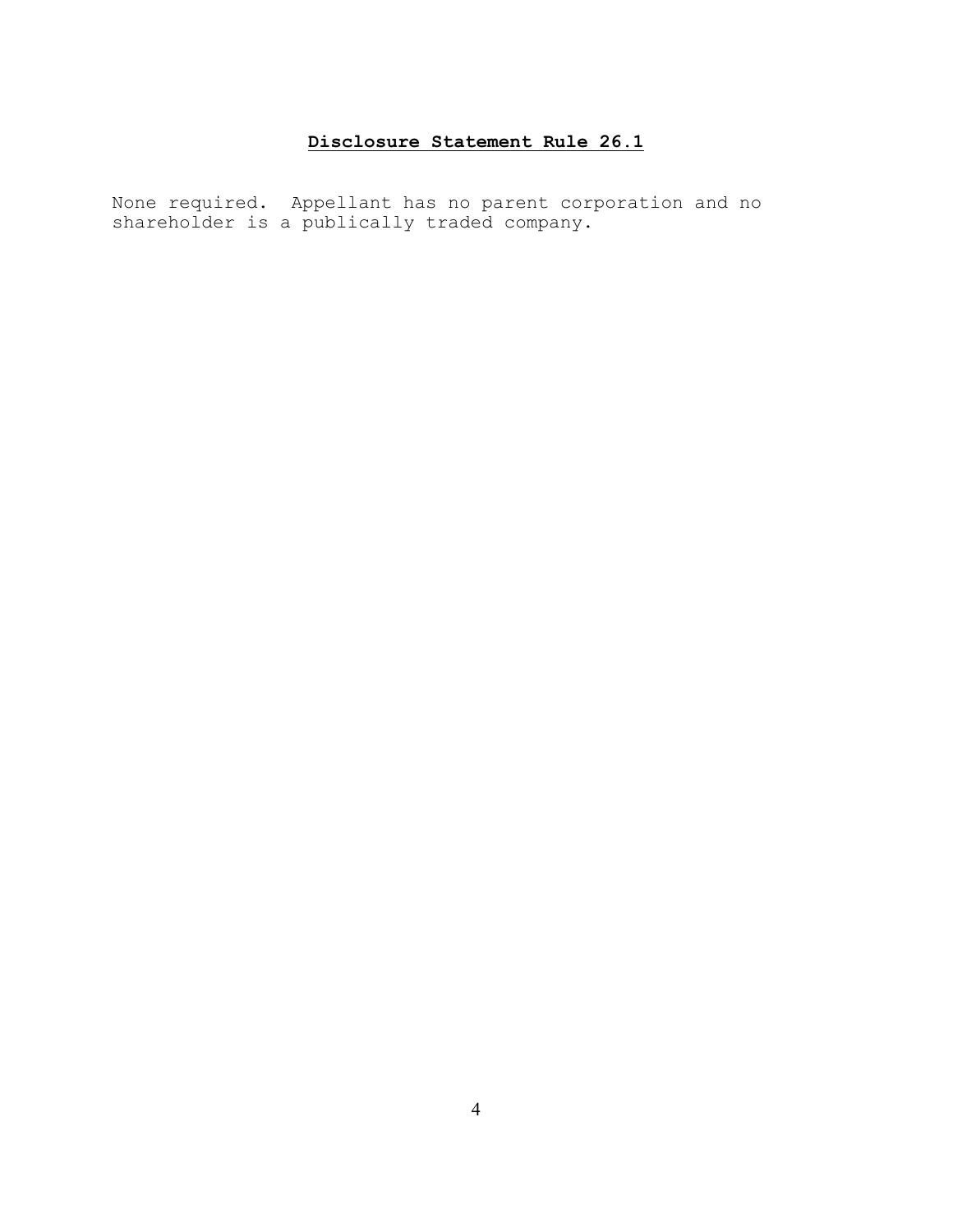# **Authorities Cited**

| CASES:                                                                                                                                                                                                 | Page |
|--------------------------------------------------------------------------------------------------------------------------------------------------------------------------------------------------------|------|
| Bleck v. Power, 955 A.2d 712, 715 (D.C. 2008)                                                                                                                                                          | 7    |
| Calomiris v. Calomiris, 3 A.3d 1186, 1990 (D.C. 2010)                                                                                                                                                  | 7    |
| Elwell v. Elwell, 947 A.2d 1136, 1139 (D.C. 2008)                                                                                                                                                      | 7    |
| HSI/Deutsche v. Murray, 2019 CA 005556 R(RP)<br>8, 12, 15, 19, 25, 26                                                                                                                                  |      |
| Jackson v. Bank of Am. NA. E.D Mich. 13-12430 (2013)                                                                                                                                                   | 19   |
| Savings & Profit Sharing Fund V. Stubbs,<br>734 S.W.2d 76,79 (Tex. App. - Austin 1987, no writ.)                                                                                                       | 17   |
| STATUTES:                                                                                                                                                                                              |      |
| 28 U.S.C. 2001 11, 13, 15, 21                                                                                                                                                                          |      |
| DC SUPERIOR COURT RULES:                                                                                                                                                                               |      |
| Rule 4 15, 16, 20, 21, 22                                                                                                                                                                              |      |
|                                                                                                                                                                                                        |      |
|                                                                                                                                                                                                        |      |
| Rule 308 10, 11, 13, 14, 20 22                                                                                                                                                                         |      |
| JUDICIAL NOTICE:                                                                                                                                                                                       |      |
| D.C. Superior Court case 2019 CA 005556 R(RP),<br>Deutsche Bank National Trust Company,<br>as Trustee for HSI Asset Securitization<br>Corporation Trust 2006-WMC1.<br>Complaint filed August 22, 2019. | 15   |

DC Land records assessment for 4633  $6^{th}$  St SE.......... 10 2021 for 4633 6<sup>th</sup> St SE.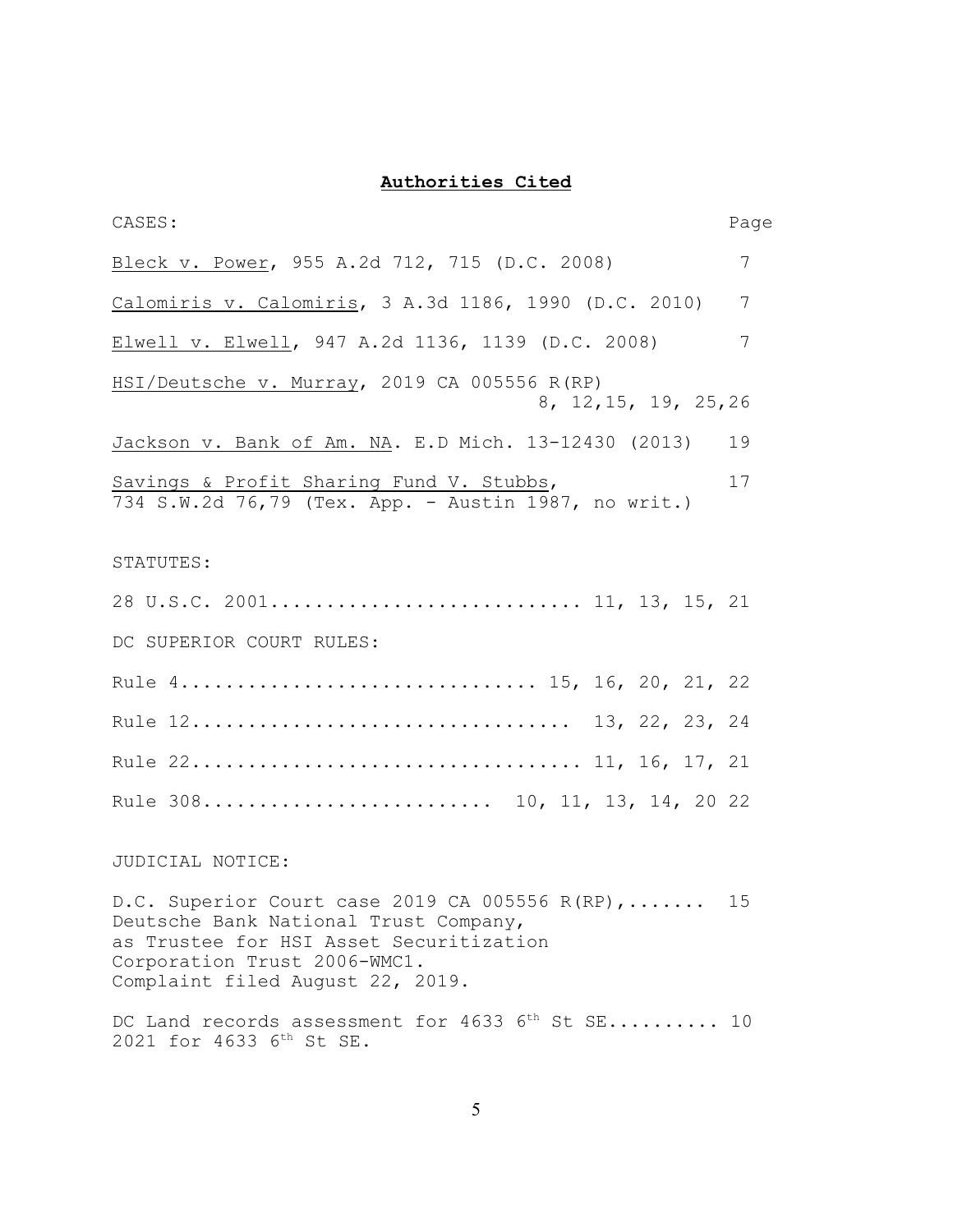## **Final Order from the Superior Court**

See Appendix pages 144 - 147 for Order Denying Plaintiff's Renewed Motion for Interpleader and Declaratory Relief and closing the matter without allowing for the foreclosure on the property.

#### **Appellant's Statement of Issues**

1. Whether the Superior Court erred in not determining the priority rights of creditors prior to a public foreclosure sale on Defendant's real estate.

2. Whether the Superior Court erred in finding the Plaintiff's Motion for Interpleader and Declaratory Judgement is not an appropriate vehicle to resolve lien holders' right prior to a foreclosure sale.

3. Whether the Superior Court erred in finding it has no authority to adjudicate the rights of Deutsche Bank, a lender to the defendant.

4. Regardless of the Appeal Court ruling on issues 1, 2, and/or 3, whether the Superior Court erred vacating the status hearing on December 11, 2020, and closing the case without a ruling when the Plaintiff had pending its demand per its Motion for Default Judgement the sale of Property.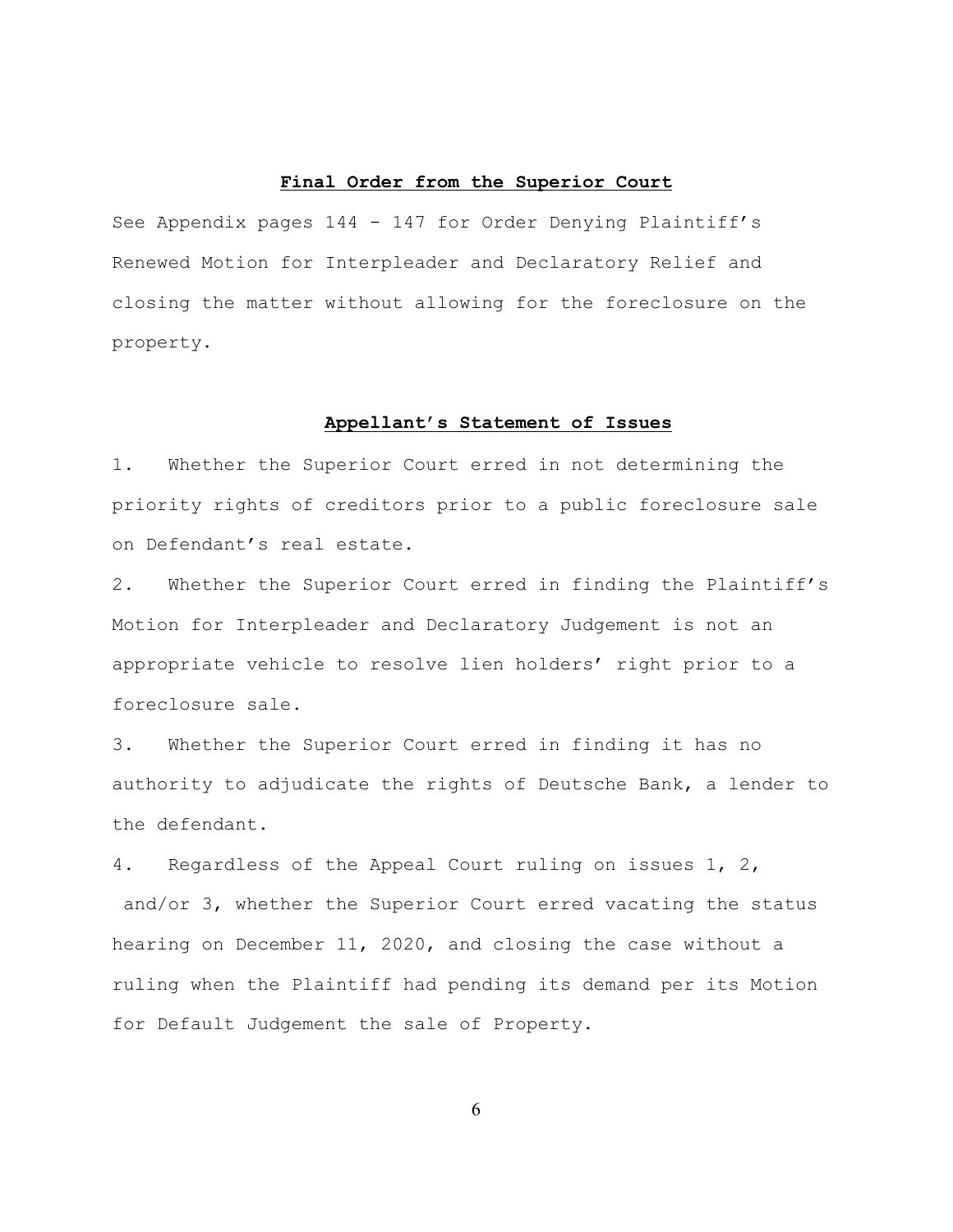# **Standard of Review**

The Appellants's position is that the four issues above are regarding a motion for relief via Interpleader and Declaratory Judgement and this was denied based on a finding in the law, in that the conflict of creditor priorities was moot because the other creditors were deemed "non parties" and the Court had no authority to make a ruling. Further the case was dismiss without the Court ruling on the foreclosure that the Appellant had specifically requested in its Complaint and the Appellant's Motion for Default Judgment. On the issue of law the Appellant's position is that the standard of review is de novo. Elwell v. Elwell, 947 A.2d 1136, 1139 (D.C. 2008); Calomiris v. Calomiris, 3 A.3d 1186, 1990 (D.C. 2010); Bleck v. Power, 955 A.2d 712, 715 (D.C. 2008).

## **Statement of the Case**

 On August 9, 2019, Appellant filed a Complaint, Action involving Real Estate, and asked for: A. Judgment in the amount of 10,728.02, legal fees, court costs and accruing interest, and B. An order of foreclosure on the Property (A1-7).

 On August 22, 2019, HSI Asset Securitization Corporation Trust 2006-WMC1 (hereafter referred to as "HSI/Deutsche") filed for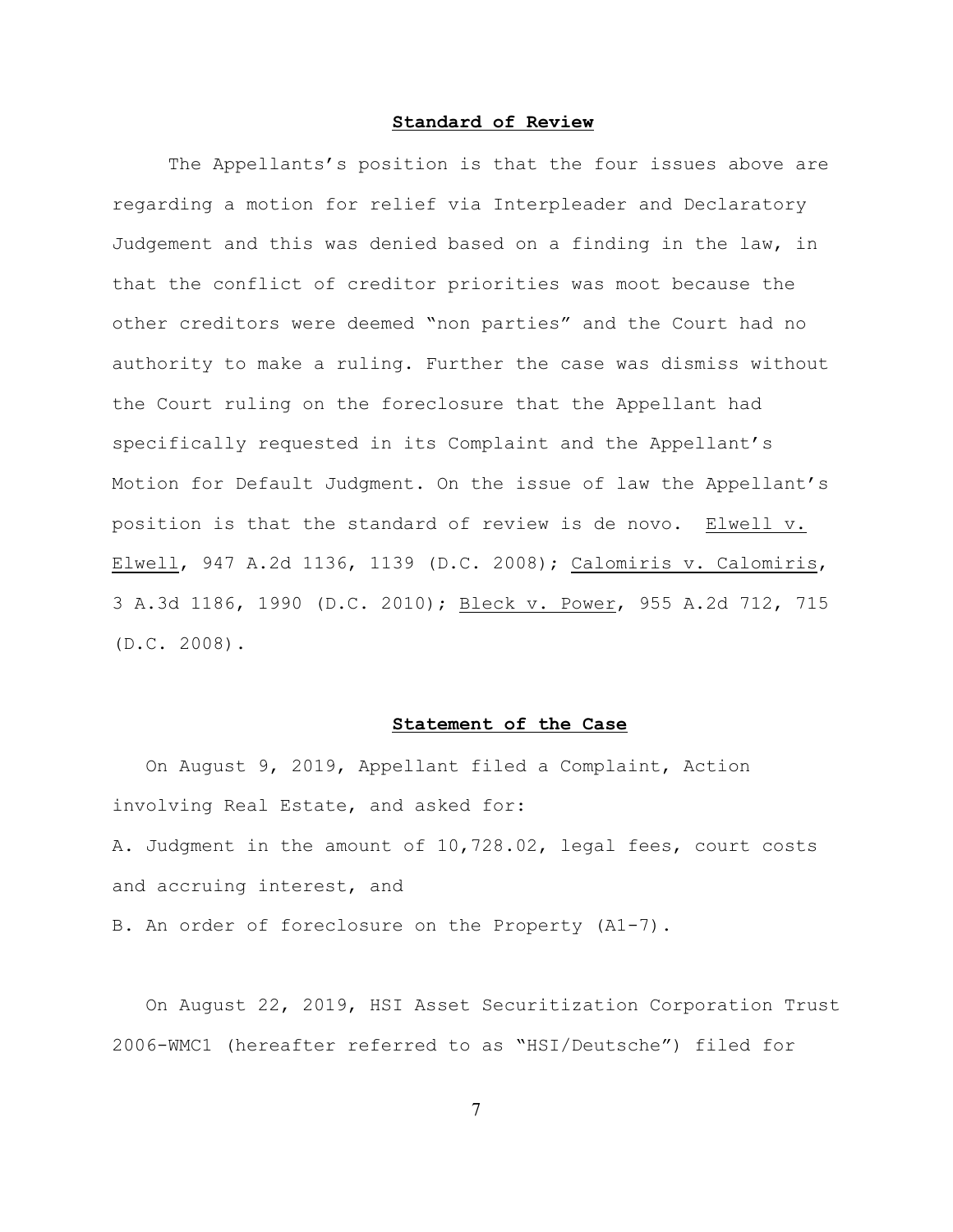foreclosure on same property against the same Defendant, Betty Murray (A181 - 189) case 2019 CA 005556 R(RP). Docket (A191-194)

On December 1, 2019, the Appellant filed a  $2<sup>nd</sup>$  Renewed Motion for Default Judgement asking the Court for Judgment on the debt owed and also "asks that the consensual lien against 4633  $6<sup>th</sup>$  St. SE, Washington DC be enforced through the foreclosure of the Property..." (A10). Attached with the Motion was a proposed order outlining the steps the Appellant is to take towards the foreclosure. ( A12 through A14)

 Getting good service on Betty Murray is very difficult as noted in 2018 CA 005538B by Judge Puig Lugo (A4 ¶17.)

On February 2, 2020, the Court granted the Judgement in favor of the Appellant, and ordered that "this matter remains open pending the Plaintiff's Motion for Interpleader" (A22).

At the February 2, 2020 hearing, Appellant's counsel asked for the delay in the foreclosure proceedings pending the filing of the Motion for Interpleader and Declaratory Relief (A165 transcript line 3-25).

On February 21, 2020, Appellant filed a Motion for Interpleader and Declaratory Relief (A24 - 53).

On March 20, 2020, the Court granted Appellant's Motion for Extension of Time for Service of the Interpleader (A54).

 On May 11, 2020, the Appellant renewed its Motion for Interpleader and Declaratory Relief with an Affidavit of Service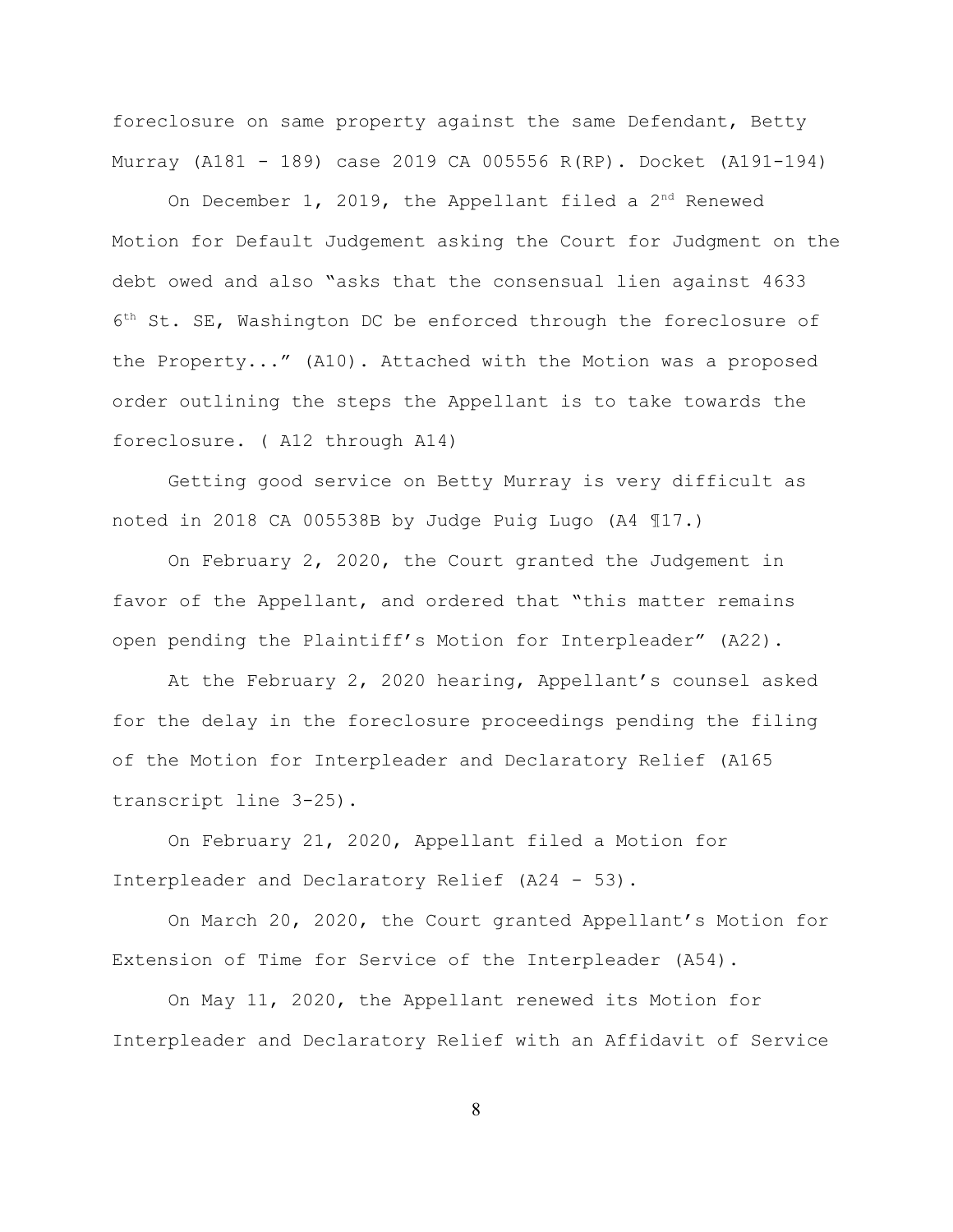per Rule 4 (A62 - 71) and (A72 - 102).

On June 16, 2020 a different law firm made an appearance for HSI/Deutsche, and filed an Opposition to the Motion (A 129-143) and an affidavit by their supposed expert contesting the Appellant's lien rights (A 103-128).

 Because of the virus the Status Hearing set for June 19, 2020 was cancelled.

 On August 25, 2020, the Court Order Sua Sponte to vacate the Scheduling hearing set for August  $28<sup>th</sup>$  because of the virus with the next status conference scheduled for December 11, 2020.

On December  $10^{th}$ , the Court canceled the status, Denied the Appellant's Renewed Motion for Interpleader and Declaratory Relief, and closed the case (A144-147).

Appellant filed a Motion to Reconsider (A174-180) and a Reply to the Opposition to the Motion to Reconsider (A181-189).

#### **Statement of Facts**

 Southern Court Community Association, Inc is a homeowners association in the District of Columbia. (A109 Sec. 1, A112 ¶c) The Appellant is not a condominium association and is not subject to the District of Columbia Condominium Act. Betty Murray owns a home, which is not her residence (A4  $\mathbb{I}15$ ), at 4633 6<sup>th</sup> Street SE, Washington DC 20032. Betty Murray failed to pay her homeowners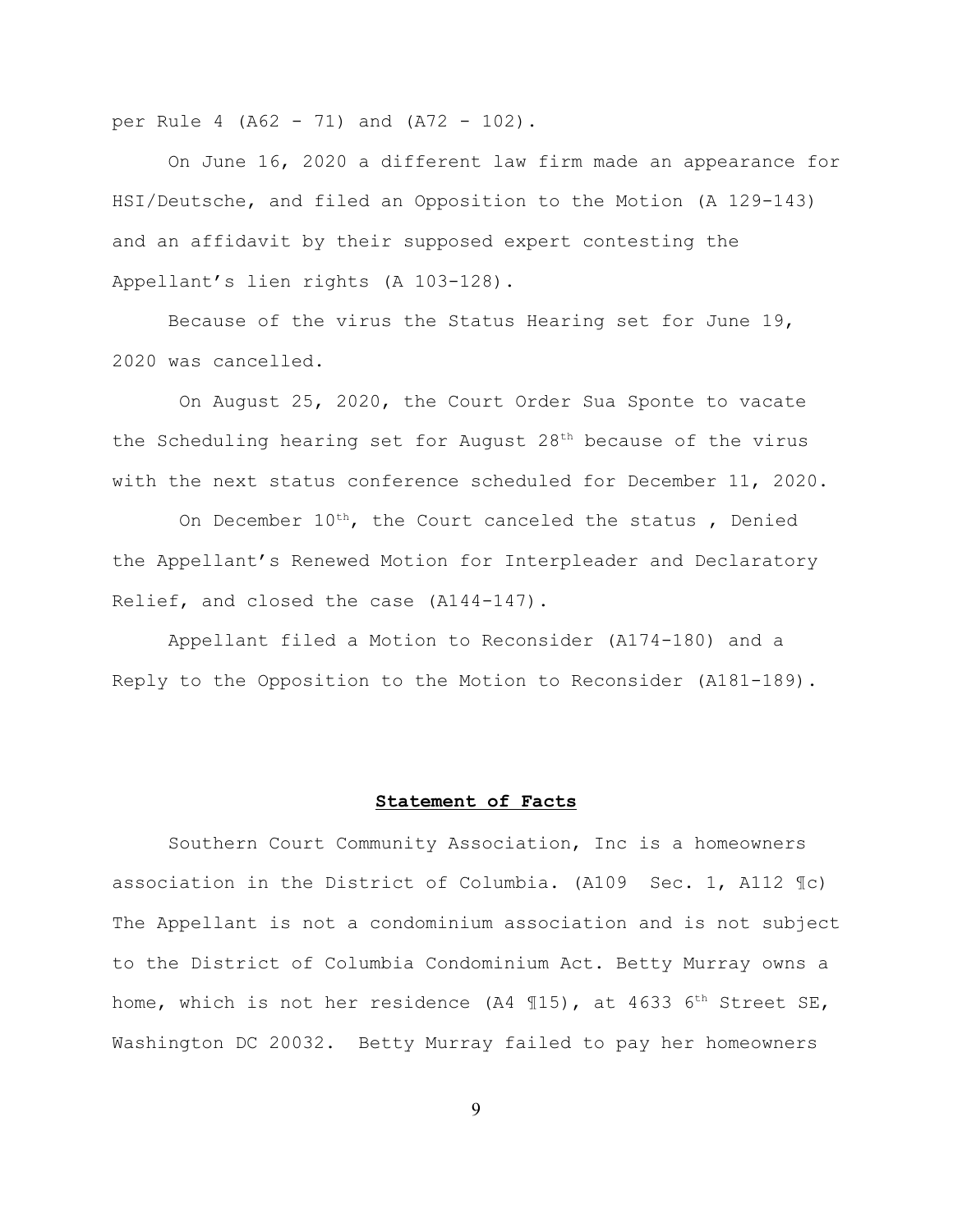dues (A4 ¶13 -16). The homeowners association has a lien filed in the land records securing its right to payment (A107-A121). The property is underwater with the total of the creditors exceeding the its value. Just to the creditor HSI/Deutsche, Betty Murray owed 320,954.56 as of June 17, 2019 (A169 ¶16). The Appeals Court is asked to take judicial notice that the assessed value by the DC government as of 2021 is \$231,670.00 (A190).

## Summary of Argument

The Superior Court ruled it had no authority to adjudicate the rights of non-parties in this matter because they were not served with a Complaint and Summons to bring them in on an Interpleader or Declaratory Judgement. This is contrary to Rule 308 which is used to determine the rights and priority of creditors without a Complaint or Summons being issue. All that is required under Rule 308 is publication before the foreclosure and Ratification after the foreclosure. It is inconsistent to say that the Court has the authority to decide creditors rights after the foreclosure with no Complaint, Summons, or service, but the Court does not have the authority before the sale to do the very same thing.

The argument made by Counsel for HSI/Deutsche is that a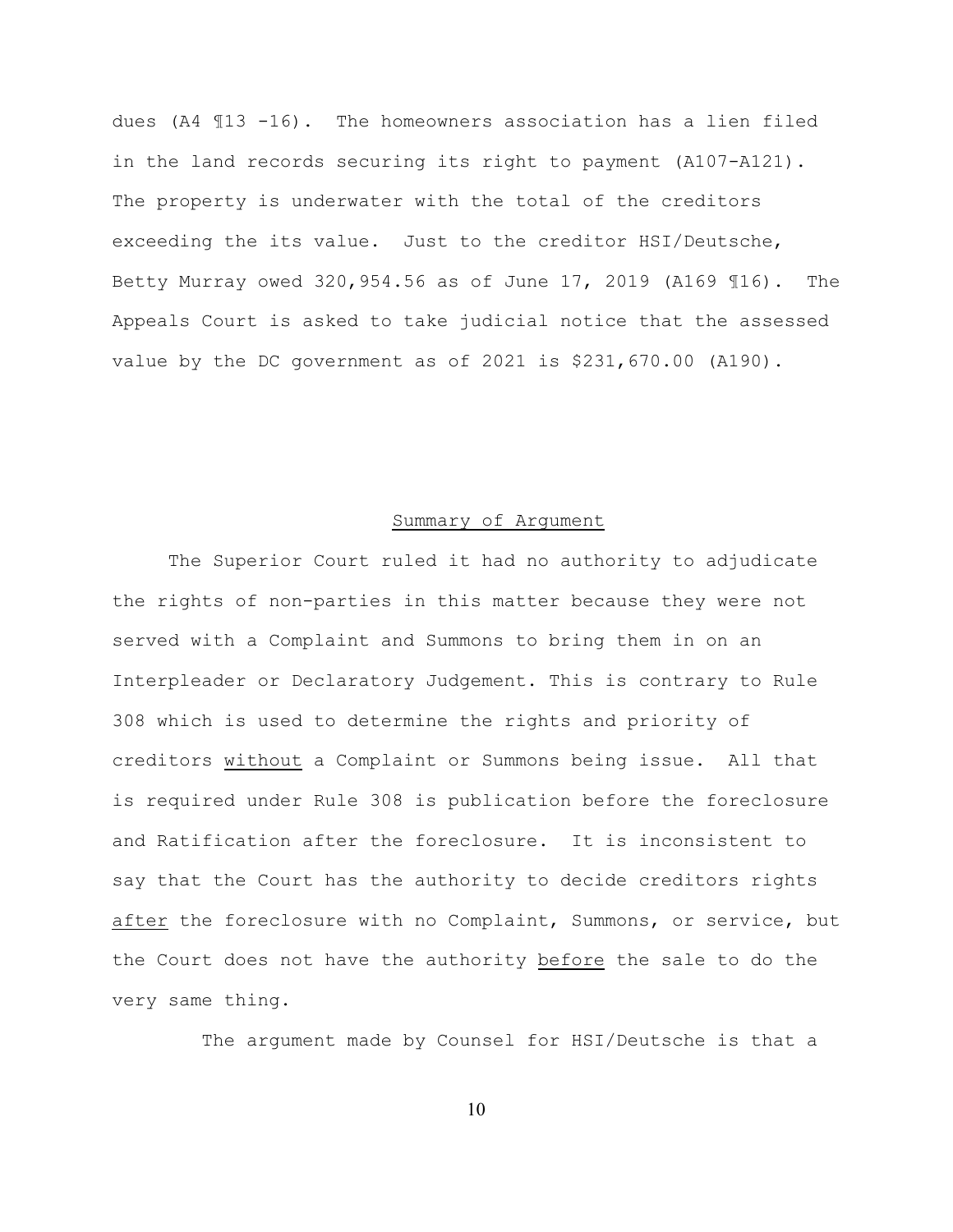separate Complaint has to be filed. But Rule 22 Interpleader, (a)Grounds.(1) By Plaintiff says,

Persons with claims that may expose a plaintiff to double or multiple liability may be joined as defendants and required to interplead. Service of process within this rule must be accomplished in the manner and within the time limits provided by Rule 4. HSI/Deutsche is a legal person and they were served.

 Its claim conflicts with Appellants, and if the Appellant bid on the property and was successful, then HSI/Deutsche would argue the Appellant bought the property subject to HSI/Deutsche's lien. This is not a hypothetical dispute.

 Title 28 Section 2001 allows the Court under the statute for the foreclosure to held under the "terms and conditions as the court directs." There is no prohibition to the Court to hear the issue of conflicting priority interests before the foreclosure.

 HSI/Deutsche was properly served with the Motion along with other creditors per Rule 4 and the affidavit service per Rule 4  $(A72 - 102)$ .

The foreclosure of a real estate is to be conducted according to Rule 308 under 28 U.S.C. 2001, which states, " Such sale shall be upon such terms and conditions as the court directs." That is a very broad statement, and allows a Court to set the conditions and terms. In a private sale under 28 U.S.C 2001(b) all that is required is notice. No separate Complaint or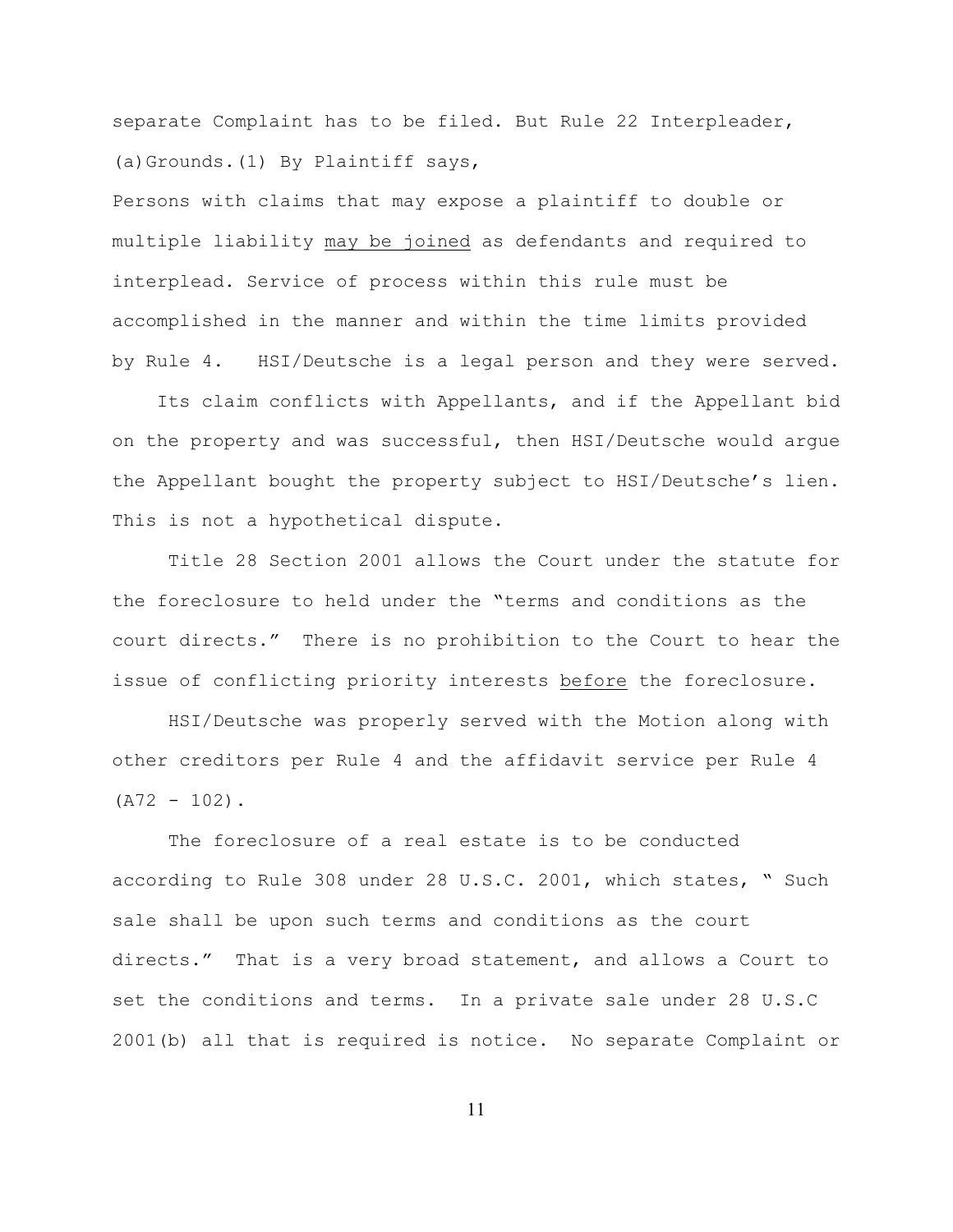Summons is required. If anything in a private sale you would expect the standards to be even higher than in a public sale.

Why does it make sense to decide the priority of the creditors prior to the sale? Think of the day of sale and potential buyers have no idea which liens they are buying subject to. This Court and the Superior Court have cases of where a 3rd party has bought a property and there is an immediate dispute as to which lien(s) were closed down on.

Not only does this uncertainty limit the number of bidders, but also the amount they are willing to bid. Yes a  $3<sup>rd</sup>$  party should do a title search, but what if the creditors themselves disagree. In that case if you wait to after the sale on how the money is to be distributed, you end up right back in court with the  $3^{rd}$  party or creditors arguing over the distribution of the funds.

 HSI/Deutsche has taken the exact opposite position in their case regarding the same property and same defendant.

In their case, 2019 CA 005556, HSI/Deutsche propose the foreclosure sale without filing a Complaint or Summons to the other creditors, no notice before the foreclosure, and only 14 days to object to the distribution after the sale.

 Appellant's position is that HSI/Deutsche has waived its defense to jurisdiction, insufficient process or service of process by making a general appearance and not complying with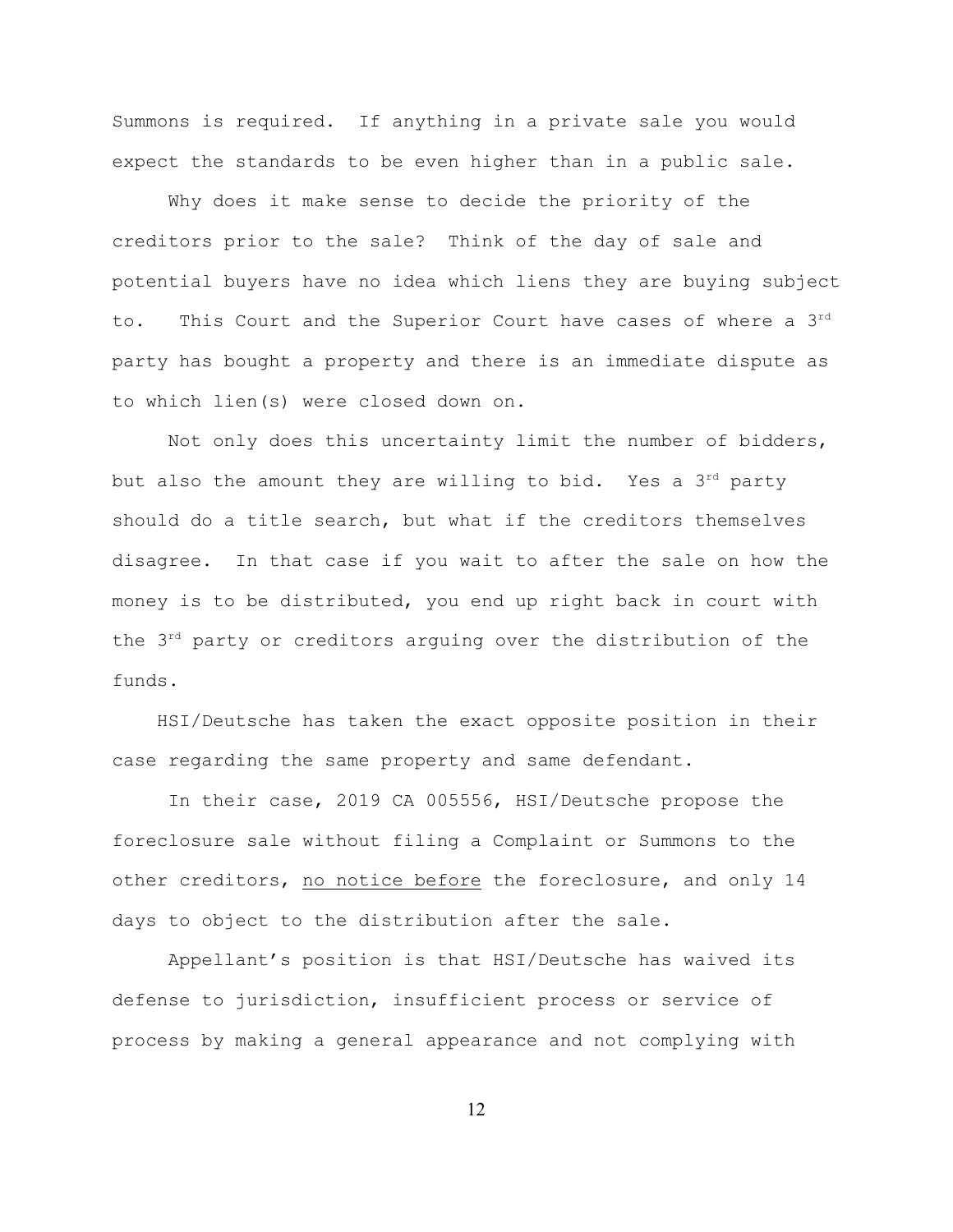#### **Argument**

1. **Whether the Superior Court erred in not determining the**

**priority rights of creditors prior to a public foreclosure sale**

## **on Defendant's real estate?**

Rule 308. Court Sale of Real and Personal Property states, This court shall be governed by the provisions of Title 28 Section 2001."

(a) Any realty or interest therein sold under any order or decree of any court of the United States shall be sold as a whole or in separate parcels at public sale at the courthouse of the county, parish, or city in which the greater part of the property is located, or upon the premises or some parcel thereof located therein, as the court directs. Such sale shall be upon such terms and conditions as the court directs.

§ 2001 (a) addresses public sales in which "such sales shall be upon the terms and conditions as the court directs."

 There is the court's authority to determine the priority rights of creditors prior to foreclosure as a "term and condition" to the sale.

 The justification for deciding the priority of the creditors before the foreclosure is all the more pertinent as HSI/Deutsch has raised the objection to Appellant's priority that is the basis of the Appellant motion for interpleader and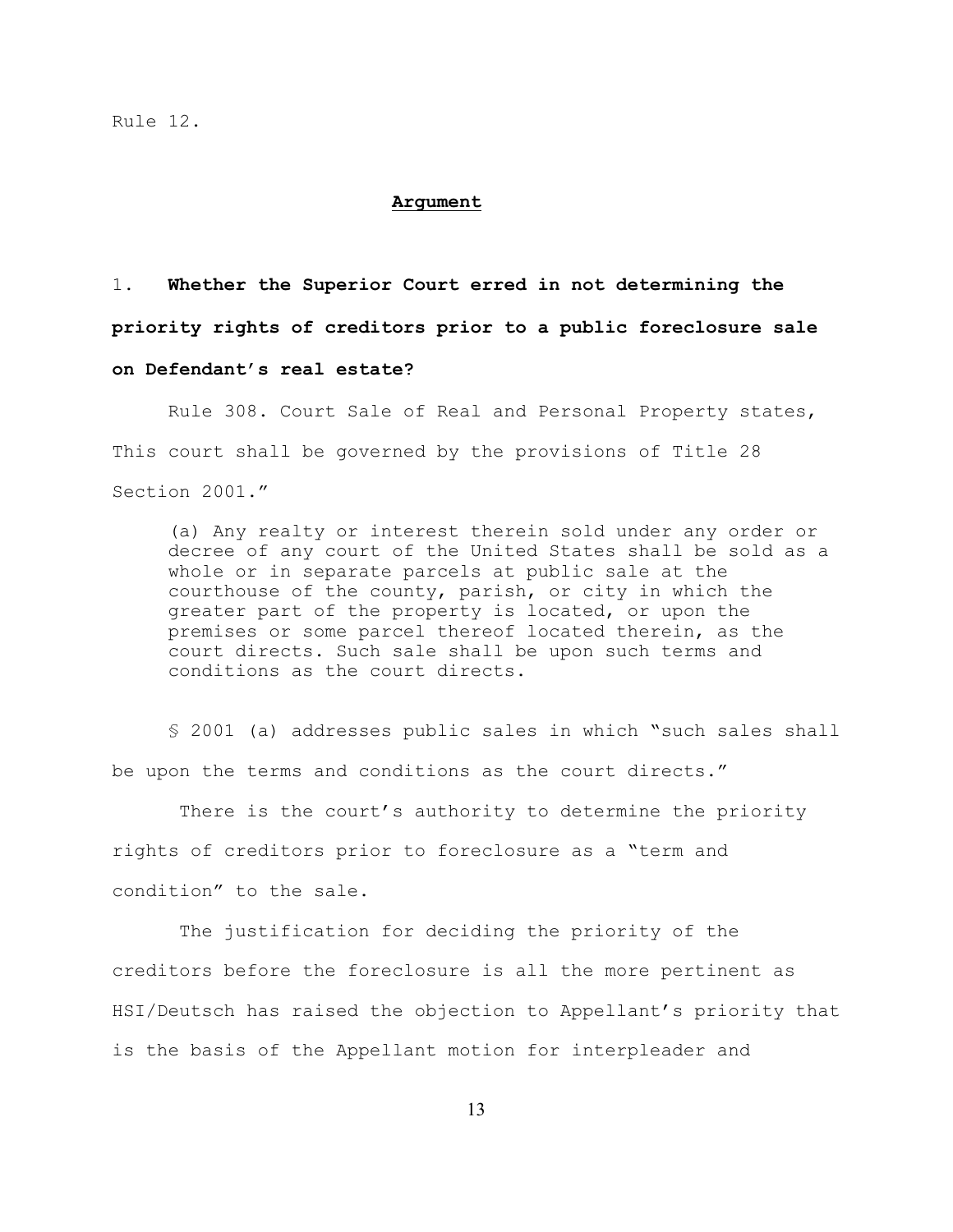declaratory judgment.

Please see HSI/Deutsche's Opposition to the Appellant's Motion filed on June 19, 2019, in which is attached an affidavit of their proposed expert, Nathan Bresee, claiming the Appellant's filing in the land record is not valid (A103-128). So the dispute over the creditors' priority is already present and ready to be decided.

 It is judicially economical to decided these issues before the foreclosure sale rather than after. And the Appeals Court can be certain that there would be litigation afterwards. A 3<sup>rd</sup> party bids successfully thinking that the certain creditors have been closed down on, only to find that a creditor is suing the 3<sup>rd</sup> party for foreclosure on a disputed lien.

From a pure economic sense it is best to decide the issues before the sale. Yes, a  $3^{rd}$  party or even another creditor should be forewarned when they bid a public auction that they should do a title search. Here, even if the  $3^{rd}$  party did a title search, they would not be certain as to what liens were being closed down on at the foreclosure sale.

Dollar wise, A  $3<sup>rd</sup>$  party and/or other creditors having information on the priority of the creditors would allow for more participants bidding and more certain bidding with hopefully a higher price.

28 USC § 2001 (b) addresses the procedure for a private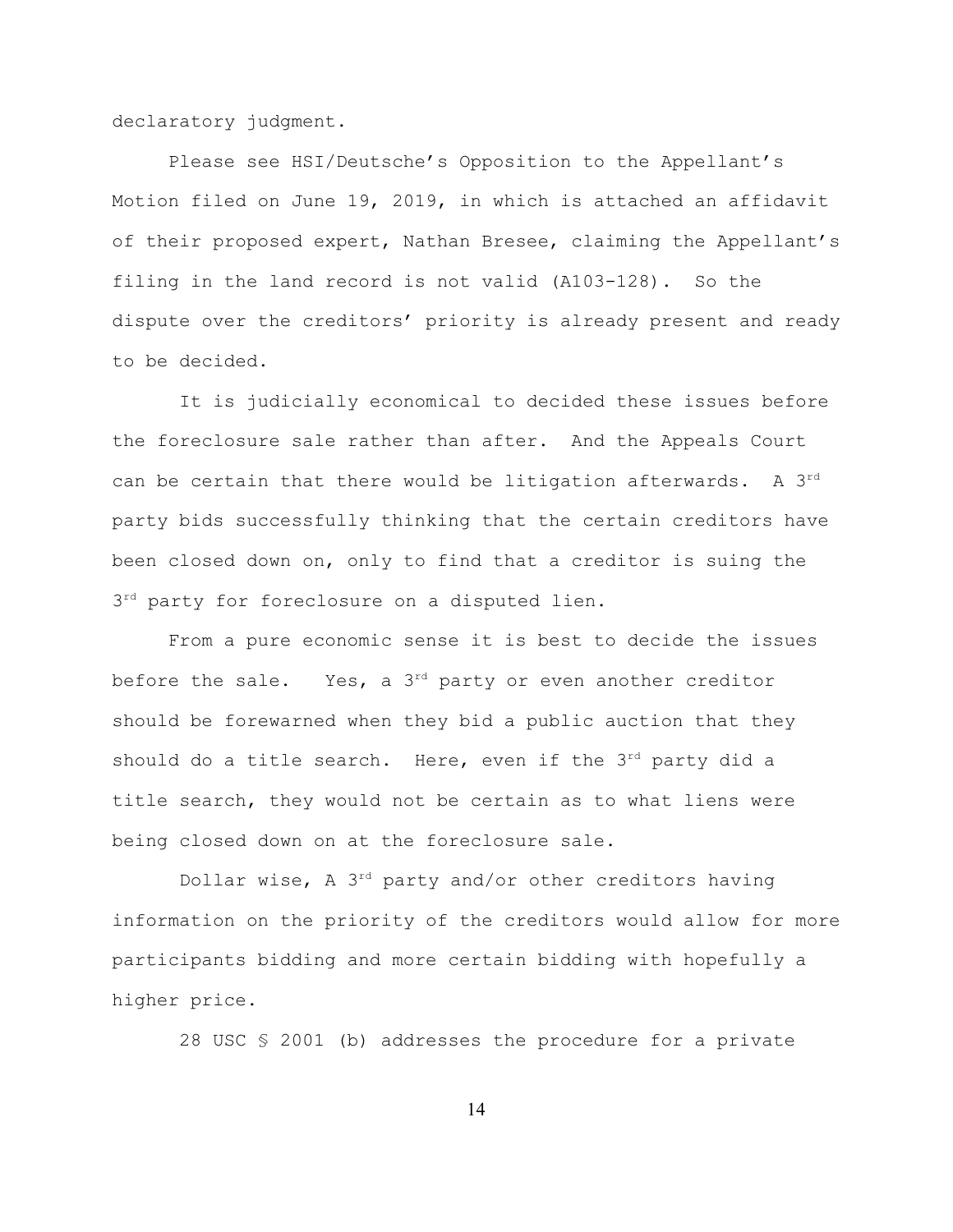sale. A private sale is not the process that the Appellant has asked for in its Proposed Order for Foreclosure, but it does state what is required and that is simple notice. A separate Complaint is not required to be filed, nor Summons, and it may not even require service under Rule 4.

(b)After a hearing, of which notice to all interested parties shall be given by publication or otherwise as the court directs, the court may order the sale of such realty or interest or any part thereof at private sale....

HSI/Deutsche has filed its own public foreclosure action against Betty Murray on the same property 2019 CA 005556 R(RP). I would ask the Court of Appeal to take judicial notice of HSI/Deutsche's Complaint (A181 -189). HSI/Deutsche is using a different law firm, Law office Of Jeffrey Nadel, than the law firm representing HSI/Deutsche in this appeal and in this case. Focusing on paragraph 41 (A172), HSI/Deutsche does not provide notice of the foreclosure to the other creditors prior to the foreclosure. No Complaint, no Summons, no Rule 4 service prior to the foreclosure. The only thing HSI/Deutsche is saying it is required to do is to send "[A] copy of the [Trustee's Deed], a proposed accounting and distribution of funds, and a proposed order ratifying the distribution. All after the foreclosure. No Rule 4 personal service nor certified mail. This is what HSI/Deutsche is saying is acceptable notice to determine the creditor's rights in a foreclosure.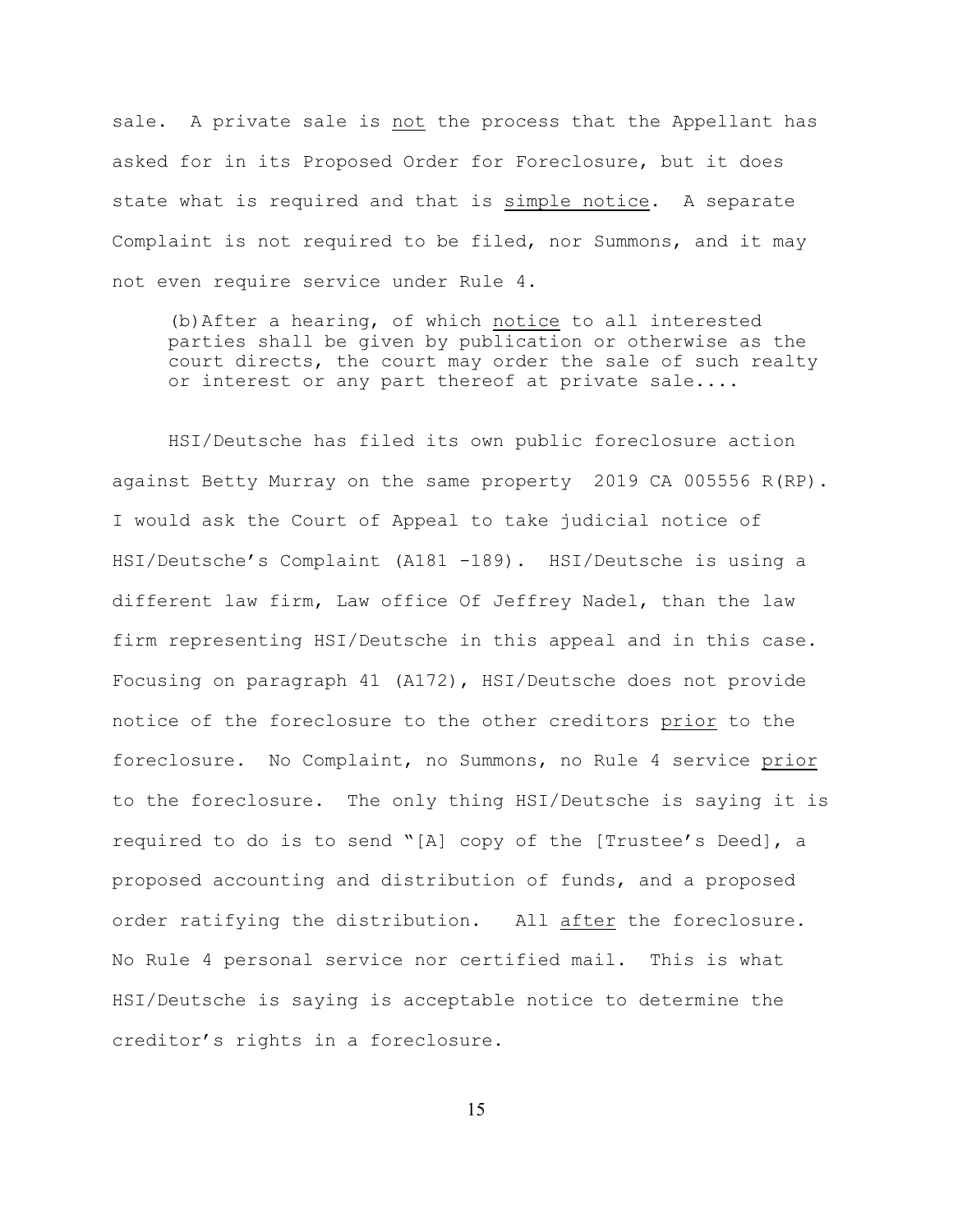And continuing on in paragraph 41, a lien holder according to HSI/Deutsche is only given 14 days to dispute the property distribution. "...[A]ll claims or disputes must be filed within fourteen (14) days or the distribution may be ratified without a further hearing".

 HSI/Deutsche's notice, and time to object is contrary to what the Appellant has done giving Rule 4 notice to all creditors and property holder and all parties having had months to file objections.

 HSI/Deutsche is saying that it is perfectly acceptable for the Court to determine the priority of creditors after the sale. HSI/Deutsche cannot defend its position that the Court has the authority to determine creditor rights after the foreclosure sale but not prior to the foreclosure sale, where the Appellant has provided more documentation, Rule 4 service, and time for creditors to respond prior to the sale. HSI/Deutsche counsels are stating directly opposite and contrary positions.

2. **Whether the Superior Court erred in finding the Plaintiff's Motion for Interpleader and Declaratory Judgement is not an appropriate vehicle to resolve lien holders' right prior to a foreclosure sale?**

Rule 22 is appropriate to this case. "Persons with claims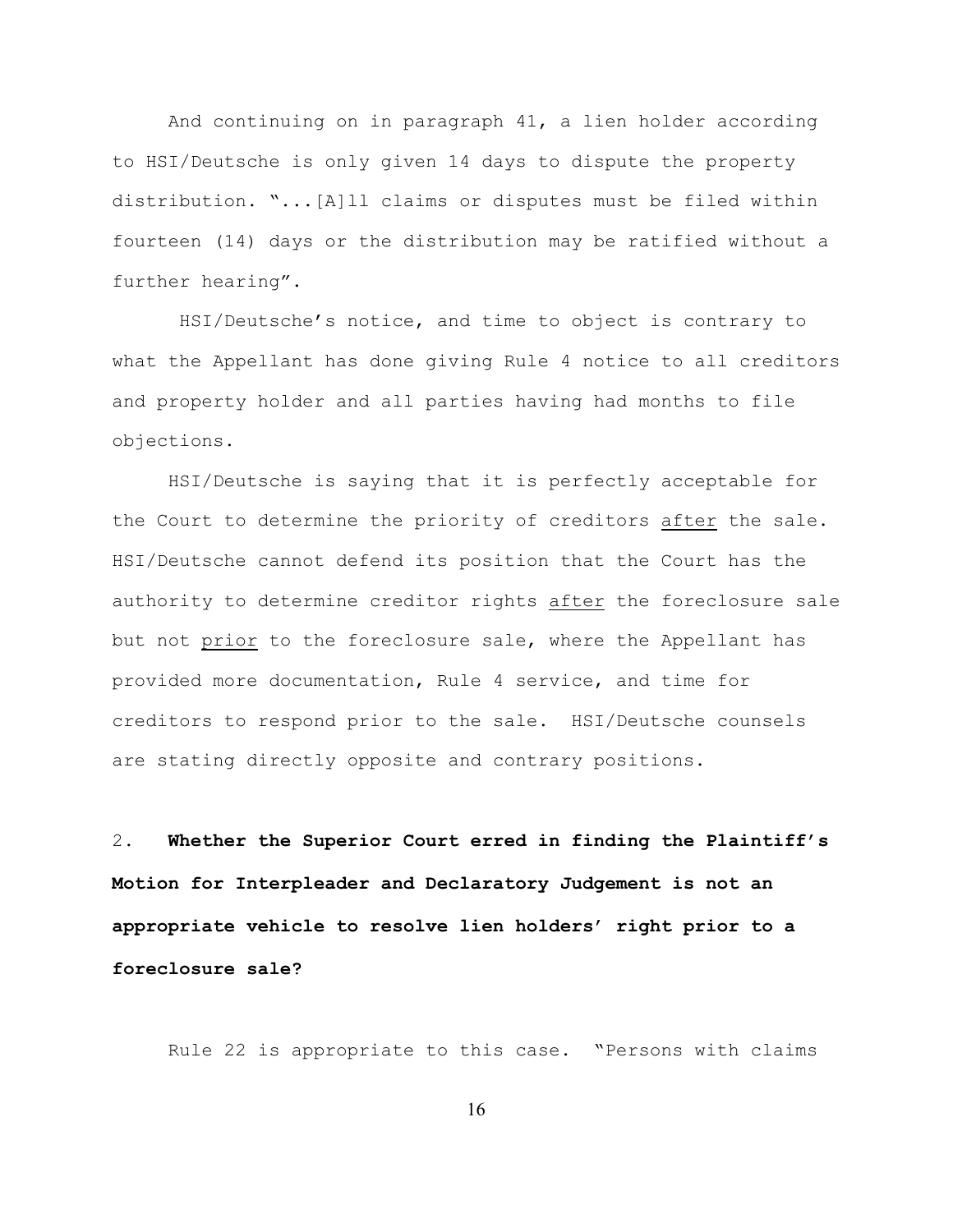that may expose a plaintiff to double or multiple liability may be joined as defendants and required to interplead." The Appellant in this case is the mostly likely bidder, and the claims of HSI/Deutsche would expose the Appellant to possible liability and litigation costs in defending the Appellant's title. And if another creditor or  $3^{rd}$  party took title to the property and did not recognize the Appellants priority then there is the same issue of priority.

Black's Law Dictionary defines an Interpleader as "An equitable proceeding to determine the rights of rival claimants to property held by a third person having no interest therein."

 Interpleader actions are employed to allow rival claimants to [be] the same funds or property to litigate their competing claims against one another rather than against an innocent stakeholder. Savings & Profit Sharing Fund V. Stubbs, 734 S.W.2d 76,79 (Tex. App. - Austin 1987, no writ.)

In the present case, the Superior Court already has a contested issue on the rights of rival claimants.

The property is underwater and so there is no value in the property to Betty Murray (A190).

In the alternative a declaratory judgment is appropriate where there is an actual controversy between parties about the priority rights of the Appellant. In the present case HSI/Deutsche is contesting the validity of the Appellant's lien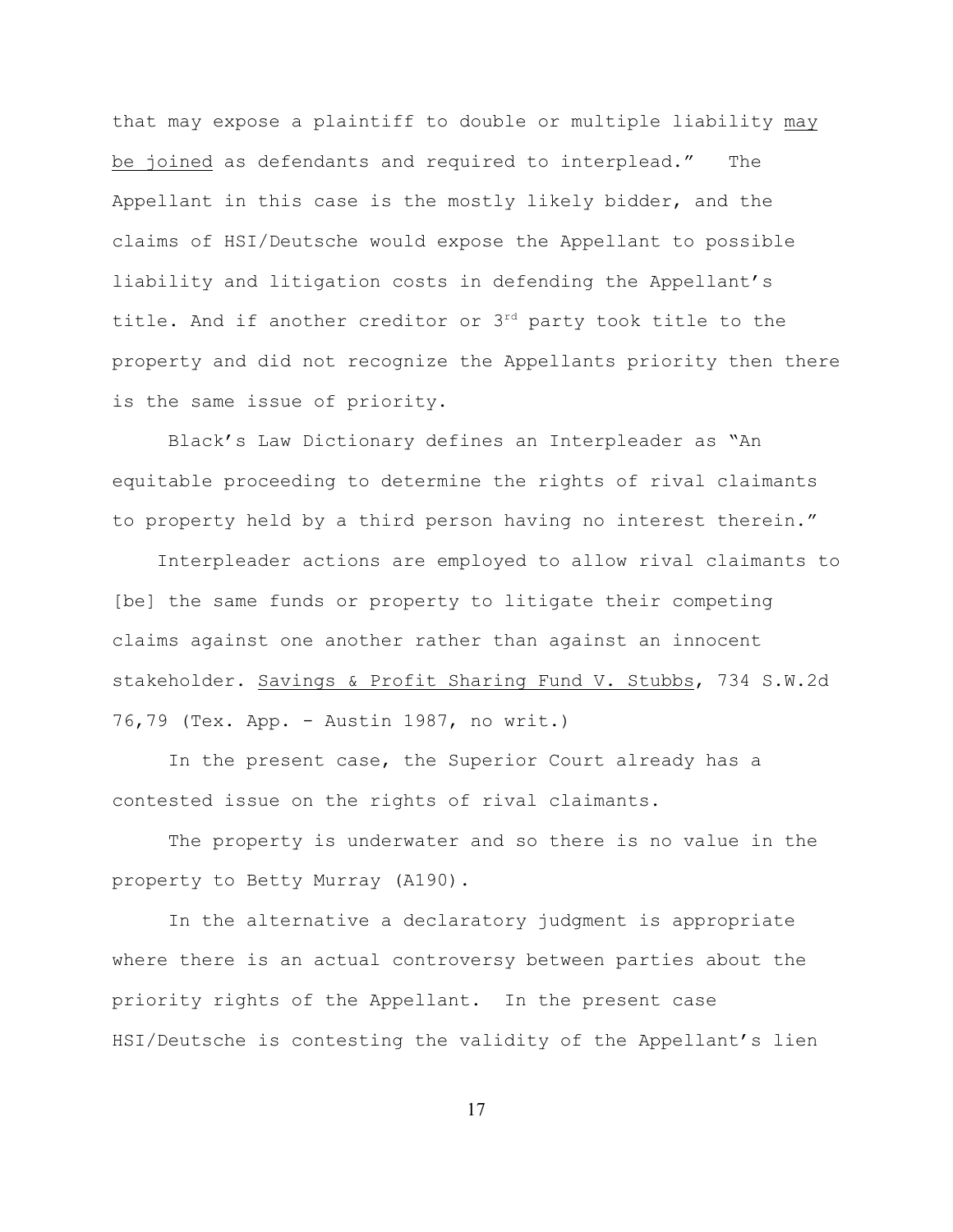recordation in the land records and priority to the sale proceeds in the foreclosure.

3. **Whether the Superior Court erred in finding it has no authority to adjudicate the rights of Deutsche Bank, a lender to the defendant?**

Per the Superior Courts order of December 9, 2020 Denying Plaintiff's Renewed Motion the Court states,

In its opposition, Deutsche Bank argues that Plaintiff's motion should be denied as procedurally improper, as the relief Plaintiff seeks through this motion for interpleader is more properly a matter to be addressed in a separate complaint for declaratory judgment, where all potential lien holders are parties and are properly served. Deutsche Bank argues, among other arguments, that this Court has no authority to adjudicate over it as a non-party. Deutsche Bank notes that the instant motion was filed after the Plaintiff obtained a monetary judgment, that there is no pleading seeking declaratory relief regarding lien priorities, that none of the potential lien holders, including Deutsche Bank, is a party to the case, and therefore none of them has been served with a complaint or summons**.**

The Court agrees with Deutsche Bank that it has no authority to adjudicate the rights of non-parties in tHSI/Deutsche matter, and that Plaintiff's motion for interpleader is not the appropriate vehicle to obtain the relief it seeks. (Emphasis added)

As to HSI being a party.

Deutsche Bank is the trustee for HSI/Deutsche. Service on Deutsche bank as trustee is service on HSI**.** Jackson v. Bank of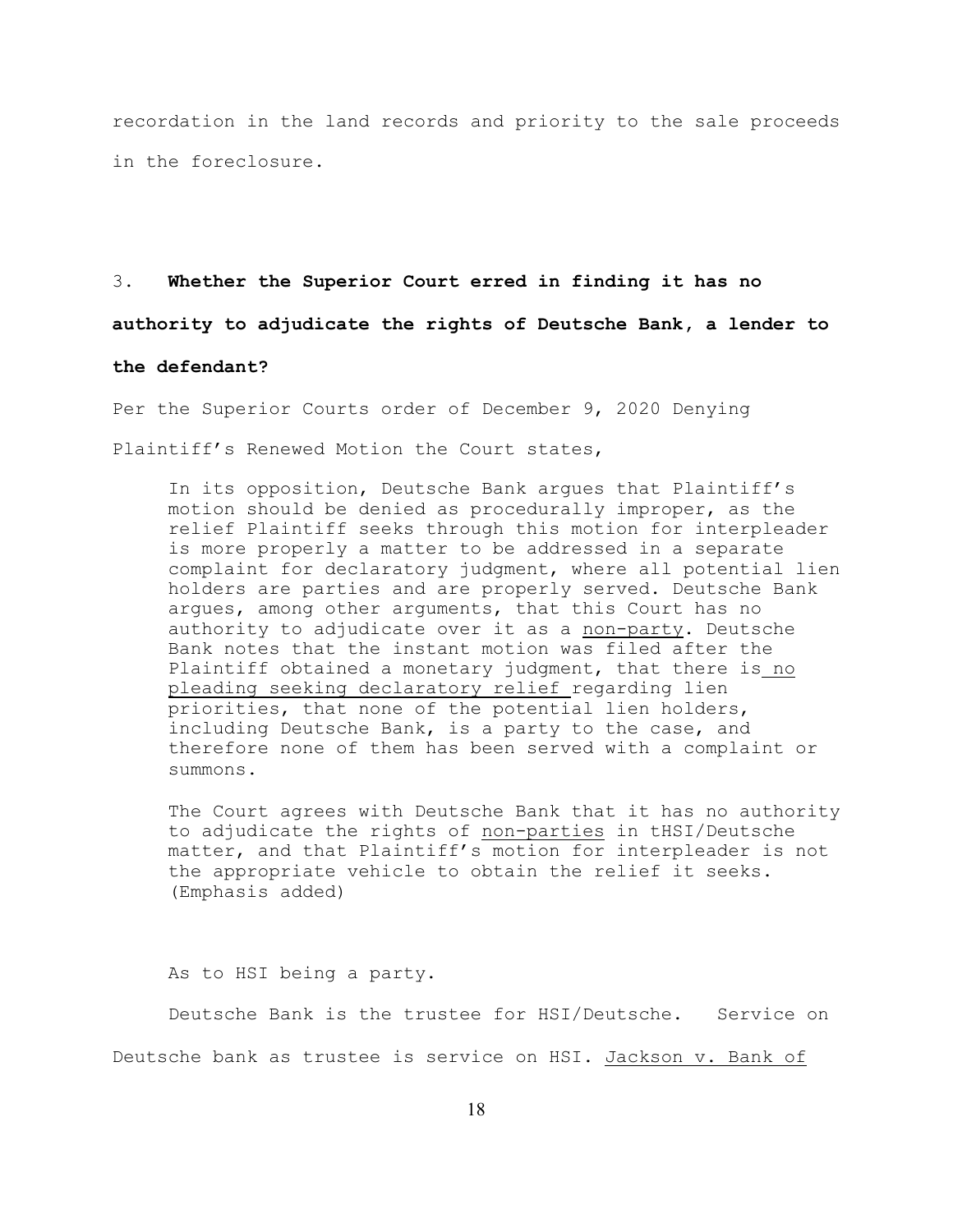Am. NA E.D Mich. 13-12430 (2013) states,

This court favors the reasoning of the majority of Circuit Courts of Appeals .... and the Supreme Court in Navarro, that regardless of who the named plaintiff is, the trustee is the one with authority to hold, manage and dispose of assets, .... and is therefore the real party to the action.

 In 2019 CA 005556, HSI/Deutsche in its Complaint has no difficulty with the court having authority over the "non parties" (the other creditors of Betty Murray).

 Focusing on paragraph 41, HSI/Deutsche is not filing a Complaint against the "non parties", nor a Summons, nor Rule 4 service, not even notice of the foreclosure to the other creditors "non parties" even before the sale,

The only thing HSI/Deutsche states it is required to do is to send "[A] copy of the [Trustee's Deed], a proposed accounting and distribution of funds, and a proposed order ratifying the distribution. Tis is what HSI/Deutsche is saying is acceptable notice to determine the creditor's, "non parties", rights in a foreclosure and only after the sale.

 And continuing on in paragraph 41, a lien holder according to HSI/Deutsche is only given 14 days to dispute the property distribution. "...[A]ll claims or disputes must be filed within fourteen (14) days or the distribution may be ratified without a further hearing". No hearing unless a "non party" creditor comes forward.

HSI/Deutsche's notice, and time to object is contrary to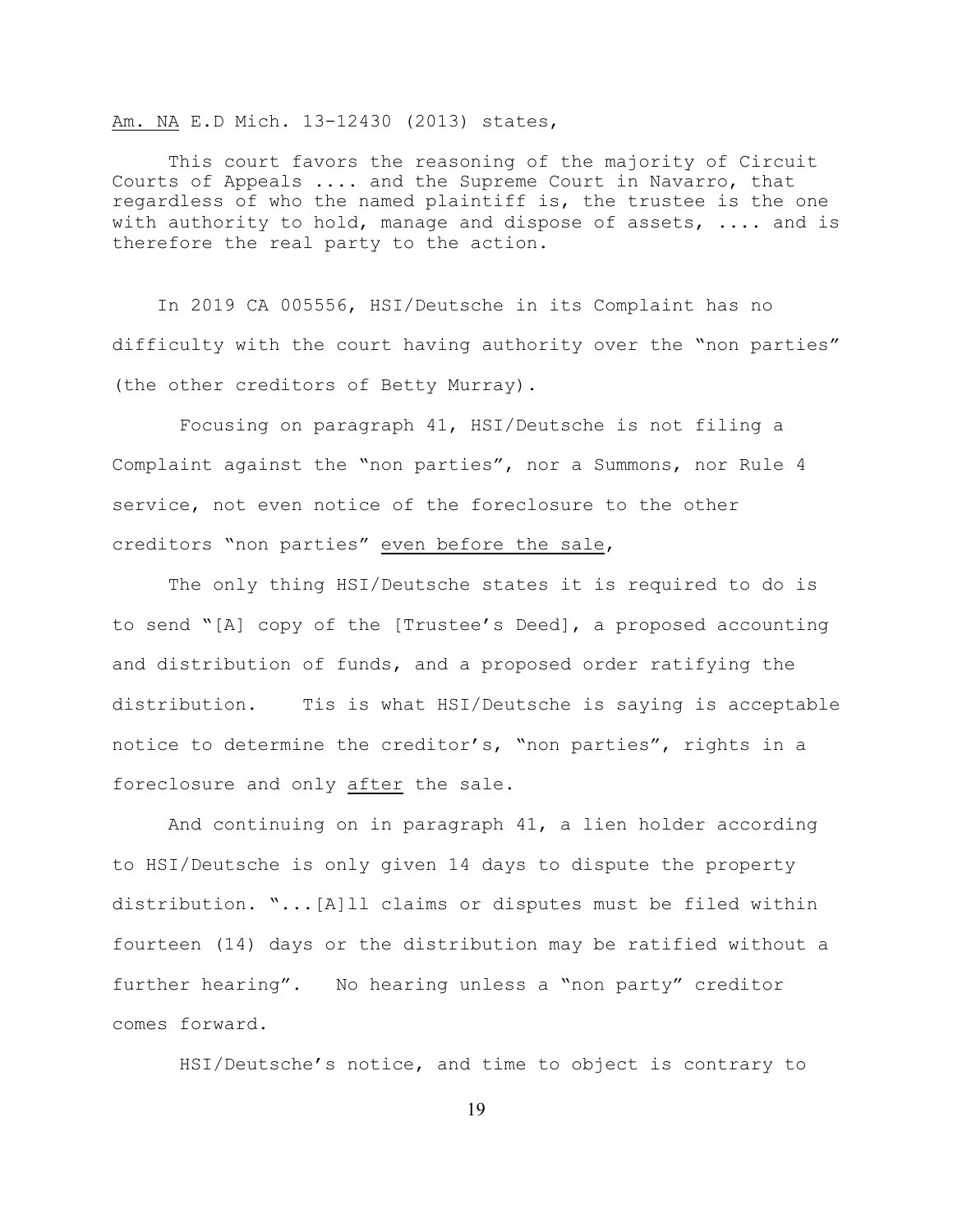what the Appellant has done. Appellant served under Rule 4 notice to all creditors and property holder: The Motion for Interpleader and Declaratory Relief, Proposed Order, Memorandum of Points and Authority, Order Granting Plaintiff's Second Renewed Motion for Default Judgment, and attachment of various Deeds, Deeds of Trusts, and Judgement. All parties had months to file objections.

 HSI/Deutsche is saying that it is perfectly acceptable for the Court to determine the priority of creditors "non parties" after the sale, without notice of the foreclosure prior to the sale, without a separate Complaint or Summons against the other creditors "non parties", and no service under Rule 4 of their Verified Report per Rule 308.

 Counsel for HSI/Deutsche cannot explain the inconsistency that the Court has the authority to determine creditor rights, "non parties", after the foreclosure sale but not prior to the foreclosure sale as proposed by the Appellee. HSI/Deutsche's counsel in this present case, 2019 CA 005227, and in 2019 CA 005556 are stating directly opposite and contrary positions.

The Superior Court ruled on December 9<sup>th</sup> "....that there is no pleading seeking declaratory relief regarding lien priorities, and that none of the potential lien holder .... is a party to the case.No pleading? Isn't the Motion for Interpleader and Declaratory Judgement a pleading.Not a party? The creditors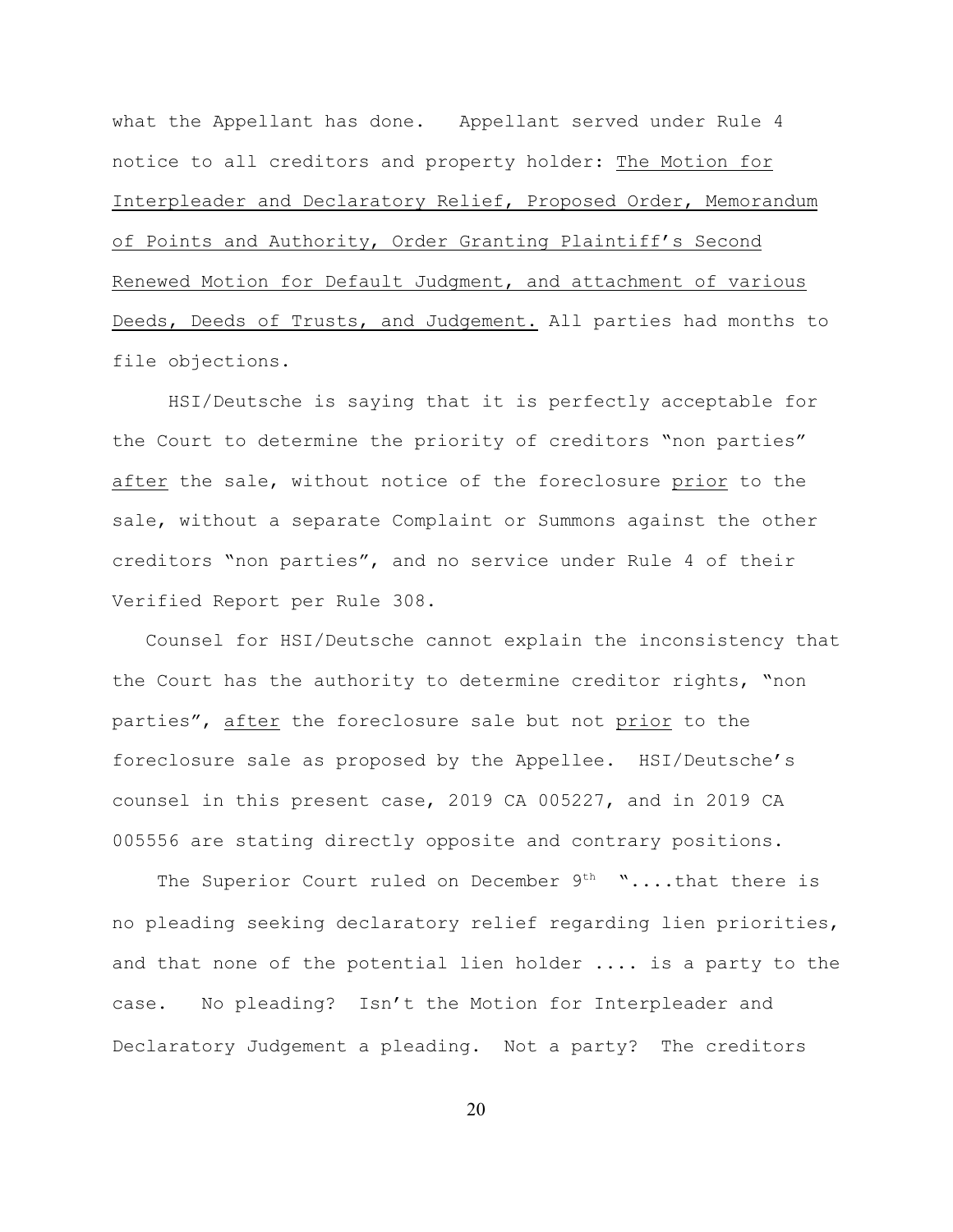were serve under Rule 4 and joined under Rule 22.

The Superior Court states, "none of them has been served with a complaint or summons**".** Rule 4n(1) does not require a summons. There is alternative language in Rule 4n(1) "as provided in the statute". Notice is being given under the statute Title 28 Section 2001 "terms and conditions as the court directs". Although not directly on point, for private sales section (b) only required "notice" and Rule 308 which only requires for a public sale publication "once a week for 4 weeks in a daily newspaper...."

Rule 22 does require service of process. Black's law dictionary defines service of process as "The service of writs, complaints, summons, etc." Service of process does not require a Complaint or summons, but is an example of the type of pleading that is typically served.

 Appellant did obtain service under Rule 4 on the other creditors The Motion for Interpleader and Declaratory Relief, Proposed Order, Memorandum of Points and Authority, Order Granting Plaintiff's Second Renewed Motion for Default Judgment, and attachment of various Deeds, Deeds of Trusts, and Judgement. See Appellants Affidavit of Service filed on May 11, 2020.

Rule 4.(a)(3) *Service Outside the District of Columbia Service in Seeking Seizure of Property in the District of Columbia.* A summons, **or notice**, or order .... should correspond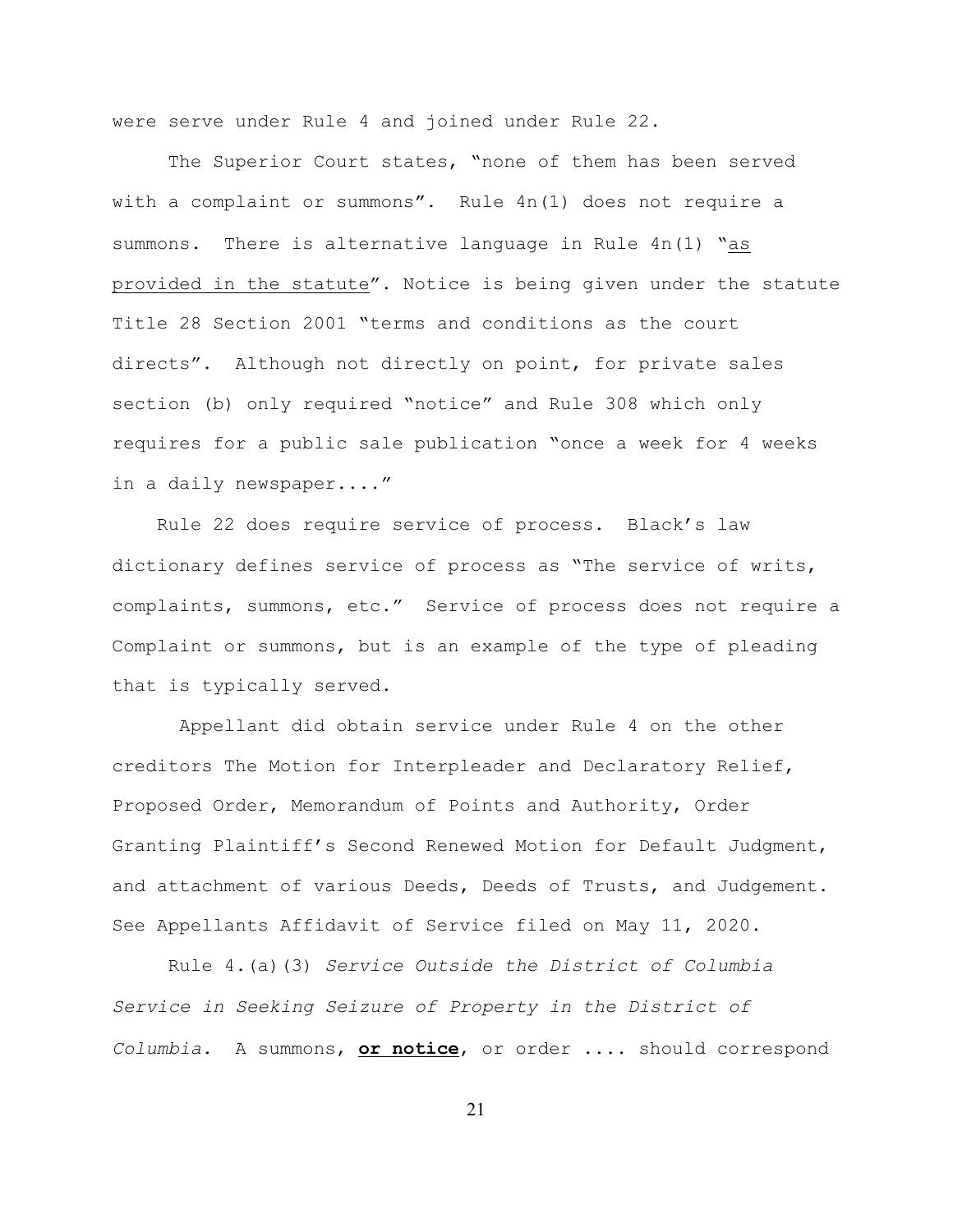as nearly as possible to the requirements of the stature or rule

....."

(3) Service Outside the District of Columbia; Service in Suit Seeking Seizure of Property in the District of Columbia. A summons, or notice, or order in lieu of summons should correspond as nearly as possible to the requirements of a statute or rule whenever service is made pursuant to a statute or rule that provides for: (A) service of a summons, or notice, or order in lieu of summons on a party not an inhabitant of or found within the District of Columbia; or (B) service on or notice to a party to appear and respond or defend in an action by reason of the attachment or garnishment or similar seizure of the party's property located within the District of Columbia.

It makes no sense why a determination of creditor priorities prior to the sale requires a different standard than the determination of priority of creditor's distribution after the sale.See Rule 308 (b)(1) Publication and (4) Ratification:

(1) *Publication.* The officer shall give previous notice of the sale by publication once week for 4 weeks in a daily newspaper of general circulation in the District of Columbia. The notice shall describe the property substantially as in the order and shall state the time, place, manner and terms of sale and the deposit required.

(4) *Report; Ratification*. A verified report of the sale shall be promptly made to the Court. Thereupon on motion and notice the Court may, in its discretion, ratify the same with or without further notice. If the sale be ratified settlement shall be made and the real estate conveyed by proper deed.

 Rule 12 states how to present a defense. HSI/Deutsche's position is that entering an general appearance is not a waiver of service. They filed an Opposition to Plaintiff's Interpleader motion. The Plaintiff's Motion is considered what they call a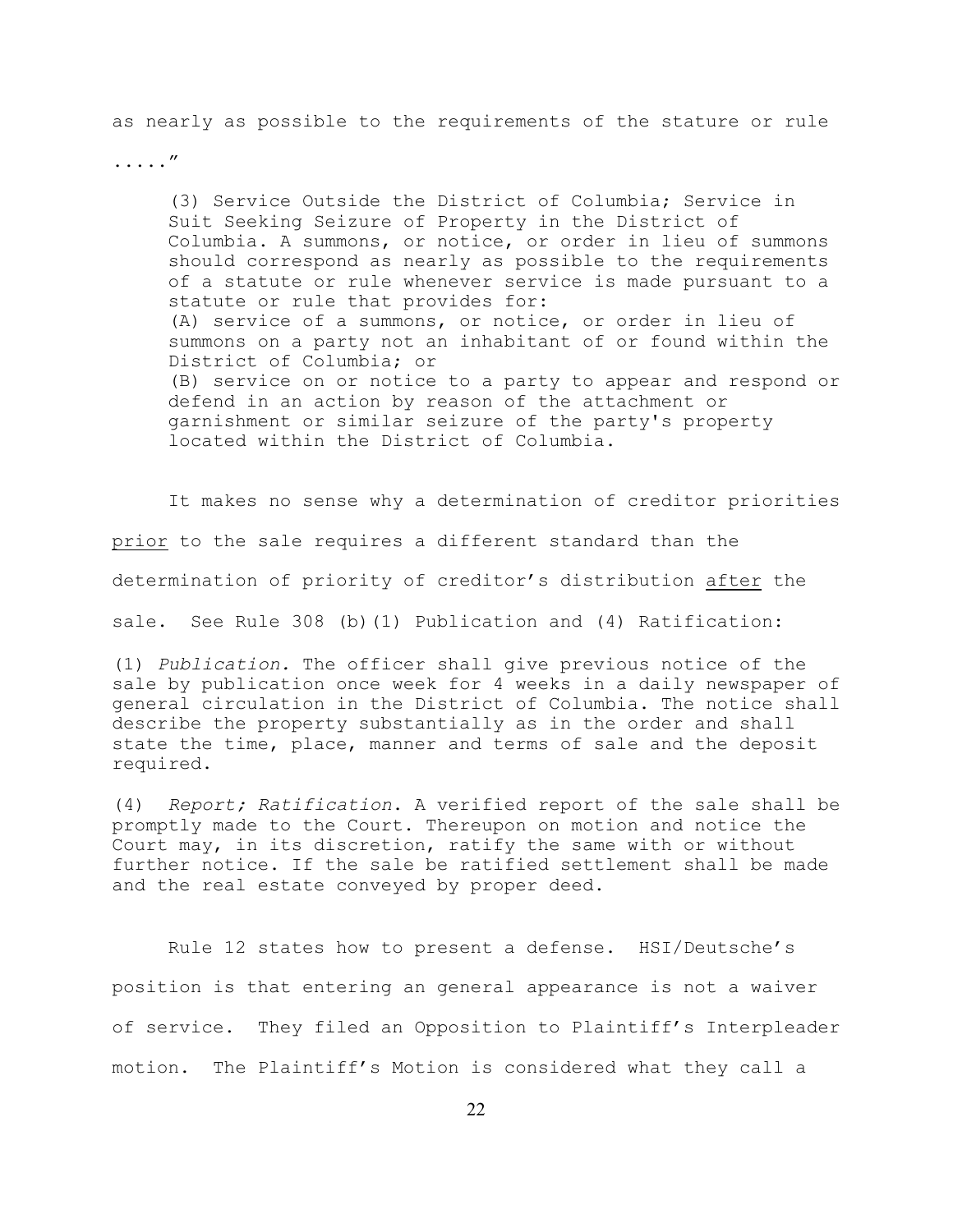*paper*. HSI/Deutsche's position is to waiver service a responsive pleading must be filed and the only possible responsive pleading is an Answer. They only filed an Opposition (not a responsive pleading according to HSI/Deutsche) and thus they did not submit to the jurisdiction of the Superior Court.

Rule 12 says HSI/Deutsche would only include a defense of lack of service or process if a responsive pleading were required (HSI/Deutsche's position is no responsive pleading was required), otherwise HSI/Deutsche would have to file a Motion.

 HSI/Deutsche did not file a Motion asserting the following defenses.

(b) HOW TO PRESENT DEFENSES. Every defense to a claim for relief in any pleading must be asserted in the responsive pleading if one is required. But a party may assert the following defenses by motion: (1) lack of subject-matter jurisdiction; (2) lack of personal jurisdiction; (3) [Omitted]; (4) insufficient process; (5) insufficient service of process;

Since HSI/Deutsche failed to file a Motion (B)(i) and by their own admission their Opposition is not a responsive pleading (Bii), they waived their defenses.

Rule  $12$  (h)( $1$ ) states,

(h) WAIVING AND PRESERVING CERTAIN DEFENSES.

(1) When Some Are Waived. A party waives any defense listed in Rule  $12(b)(2)-(5)$ 

by:

 (A) omitting it from a motion in the circumstances described in Rule  $12(q)(2);$  or

(B) failing to either:

(i) make it by motion under this rule; or

(ii) include it in a responsive pleading or in an amendment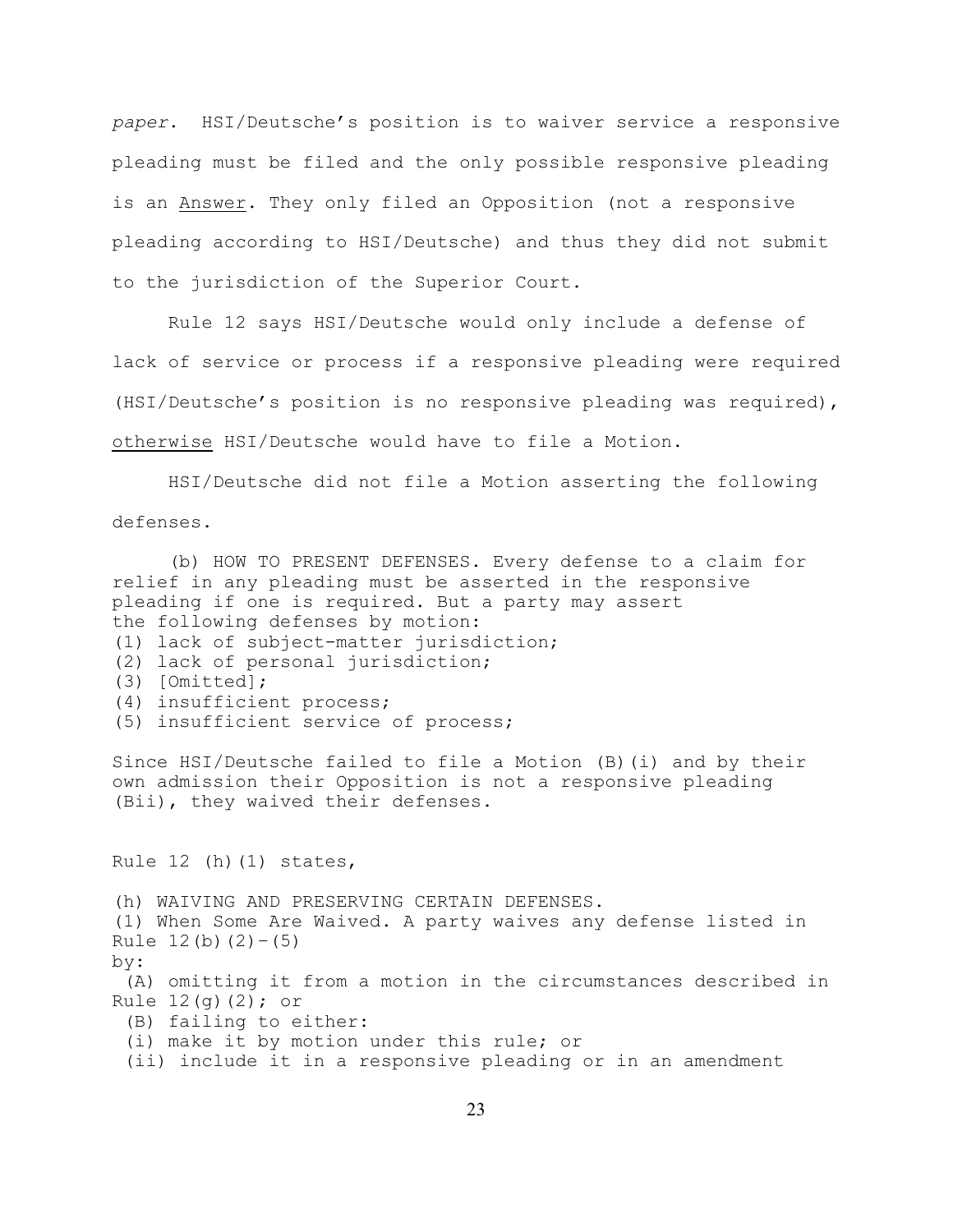allowed by Rule 15(a)(1) as a matter of course.

The Notice of Appearance of Counsel (A103) is not a special appearance. In fact the Opposition includes a copy of the Appellants lien filed in the land records (107-121), their proposed expert Affidavit and qualifications on title searches and opinion on the Appellant's lien (A122 - 128) and their Opposition starting at A133 is regarding the Appellant's Declaration of lien.

All of these arguments are totally unrelated to a special appearance to argue insufficient process or service of process.

Appellant's position is that HSI/Deutsche has waived their defenses and made a general appearance.The Appellant's position is the HSI/Deutsche is a party.

4**. Regardless of the Appeal Court ruling on issues 1, 2, and/or 3, whether the Superior Court erred vacating the status hearing on December 11, 2020, and closing the case without a ruling when the Plaintiff had pending its demand per its Motion for Default Judgement the sale of Property?**

 The Superior Court ruled on December 9th" A judgment has already been entered in favor of Plaintiff. Therefore, the motion is denied, and the Court will vacate the Status Hearing.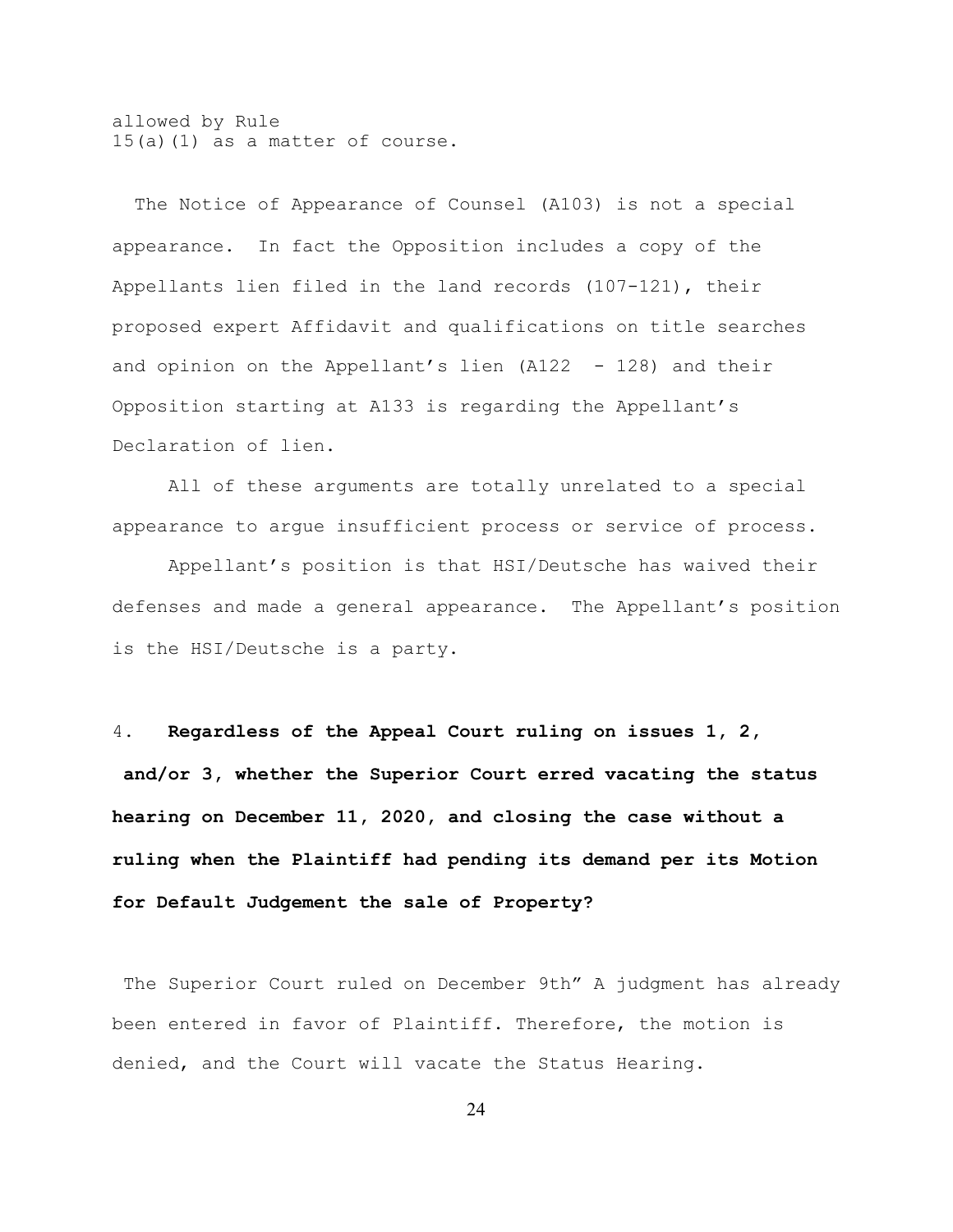THSI/Deutsche matter is now closed...."

 How can the case be closed with the Complaint and the Motion for Default Judgement ask for the foreclosure on the property as an additional remedy?

 Why would Appellant ask for an Interpleader on the creditors rights regarding the foreclosure to decide the creditors priority if we had only asked for the Judgement and not the foreclosure of the property. Why would the Superior Court allow for the Interpleader to be filed if the Appellant was not entitled to move forward on the remedy of foreclosure? And the status hearing was canceled so Appellant had no chance for oral argument.

 The Appellant wishes to proceed with the foreclosure under the present case as requested in the original Complaint and in the  $2<sup>nd</sup>$  Renewed Motion for Default Judgement. The reason the Appellant wishes to proceed under the same case is because getting good service on the defendant is very difficult as the attorneys for HSI/Deutsche have shown in 2019 CA 005556. To file a new complaint would be hopeless because of the problems with service on Betty Murray. The bizzare position that HSI/Deutsche finds itself in is it wants the same thing the Appellant wants foreclosure on the property. HSI/Deutsche's case is stuck in the mud for lack of service (A191-194) after over a year and a half, and now HSI/Deutsche has delayed the foreclosure, causing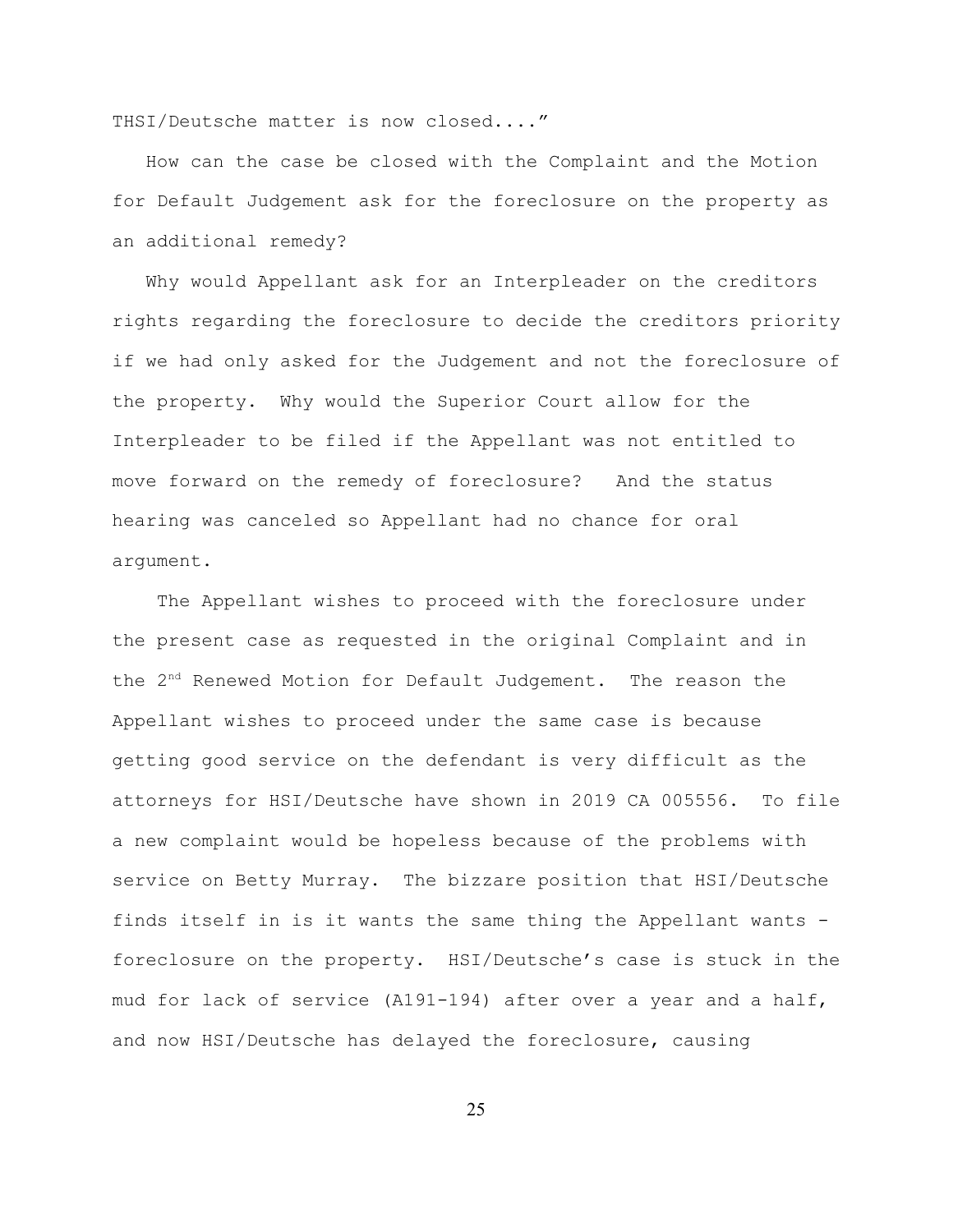additional time, legal costs, and wastage at the property, and judicial resources to argue after the foreclosure about priority rather than before the foreclosure.

If the Appeals Court does not agree to a decision on creditor priority prior to the foreclosure, in the alternative the Appellant wants to proceed with the foreclosure sale.

 Appellant will ask the Superior Court to resolve the disputes as to creditor priorities after the foreclosure using the similar procedure that HSI has argued for, promoted, and submitted as their Proposed Order 2019 CA 005556 to the Superior Court in its case with a mere 14 days to object, and no separate Complaint filed to join the creditors - "non parties", no Rule 4 service just regular mail, and the only documentation will be [Trustee's Deed], a proposed accounting and distribution of funds, and a proposed order ratifying the distribution

The Appellant asks the Appeals Court to remand the matter back to the Superior Court to be set for status hearing regarding the foreclosure on the Property, and that the Court schedule discovery to decide the priorities of the parties claims against the Property prior to the foreclosure sale.